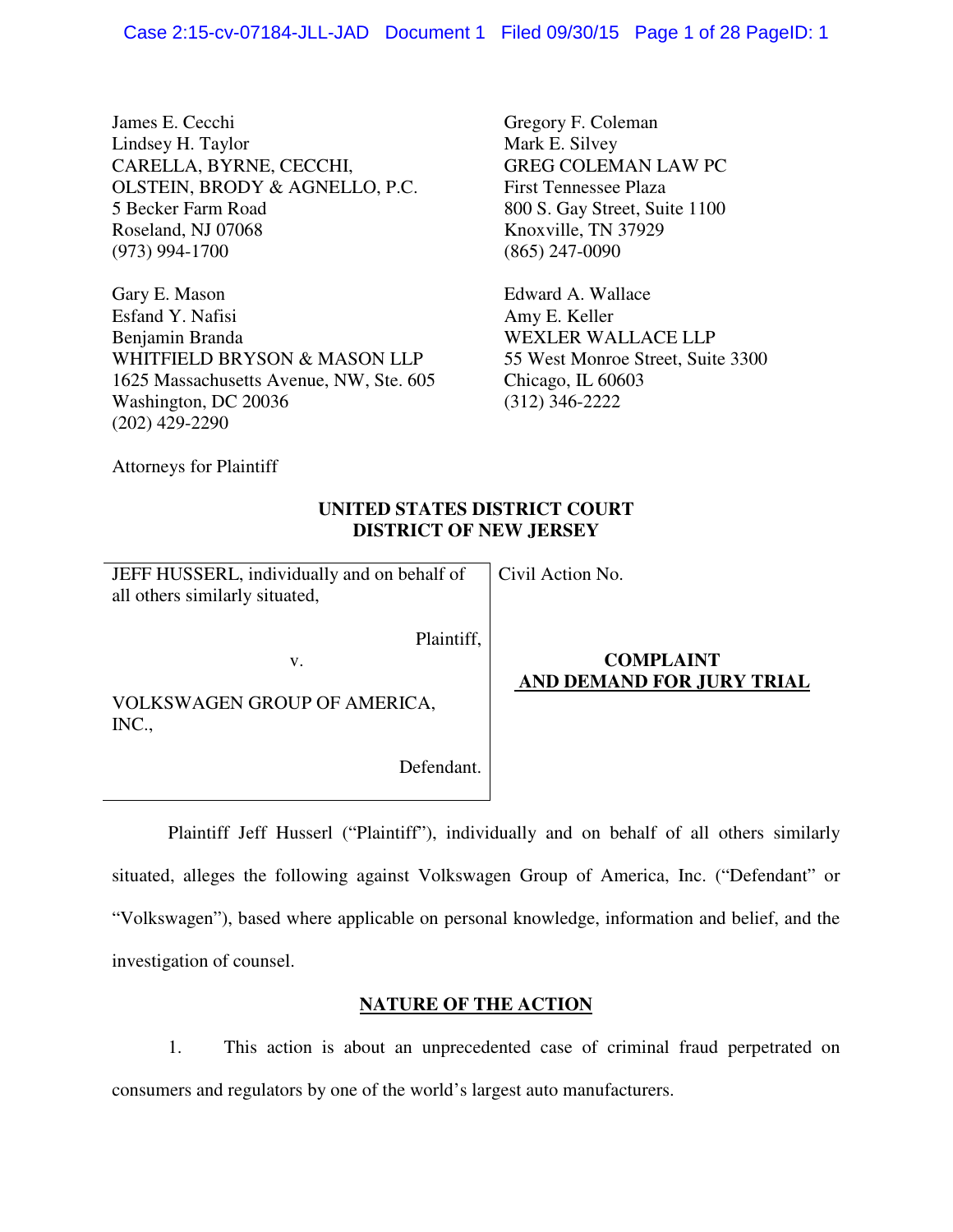#### Case 2:15-cv-07184-JLL-JAD Document 1 Filed 09/30/15 Page 2 of 28 PageID: 2

2. Since 2009 over 482,000 diesel Volkswagen and Audi vehicles sold in the United States were sold with a "defeat device" to create the impression of high fuel efficiency and high performance with extremely low emissions. A "defeat device" is nothing less than a software trick that was deliberately designed by Volkswagen's engineers to make the engine more cleanly when emission testing was being conducted, but otherwise to run more powerfully and fuel efficiently (at the expense of being clean). Volkswagen marketed vehicles with these defeat devices as "green" and environmentally friendly, when in fact these representations were hollow. Volkswagen's vehicles possessed none of the promised attributes.

3. According to the United States Environmental Protection Agency ("EPA"), Volkswagen installed its "defeat device" on Type EA 189 and EA 288 diesel 2.0 liter turbo engines in the following vehicles: 2009-2015 Volkswagen Jetta; 2009-2015 Volkswagen Beetle; 2009-2015 Volkswagen Golf; 2014-2015 Volkswagen Passat; and 2009-2015 Audi A3. Additional vehicles and model years may be added to this list as new facts are discovered.

4. Volkswagen not only intentionally misrepresented the ability of the vehicles to deliver high performance and fuel economy with low and legally mandated emissions, but Volkswagen created a way to make it appear to regulators as if the vehicles at issue delivered on this promise and complied with law.

5. The defeat devices that Volkswagen designed and installed worked by switching on the full emissions control systems only when the car's emission systems were undergoing testing. When switched on the defeat device reduced the vehicles' performance, limiting acceleration, torque and fuel efficiency to clean up its act.

6. When the defeat devices were not activated – *i.e.*, when occasional emissions testing was not being performed – the vehicles delivered the promised fuel efficiency and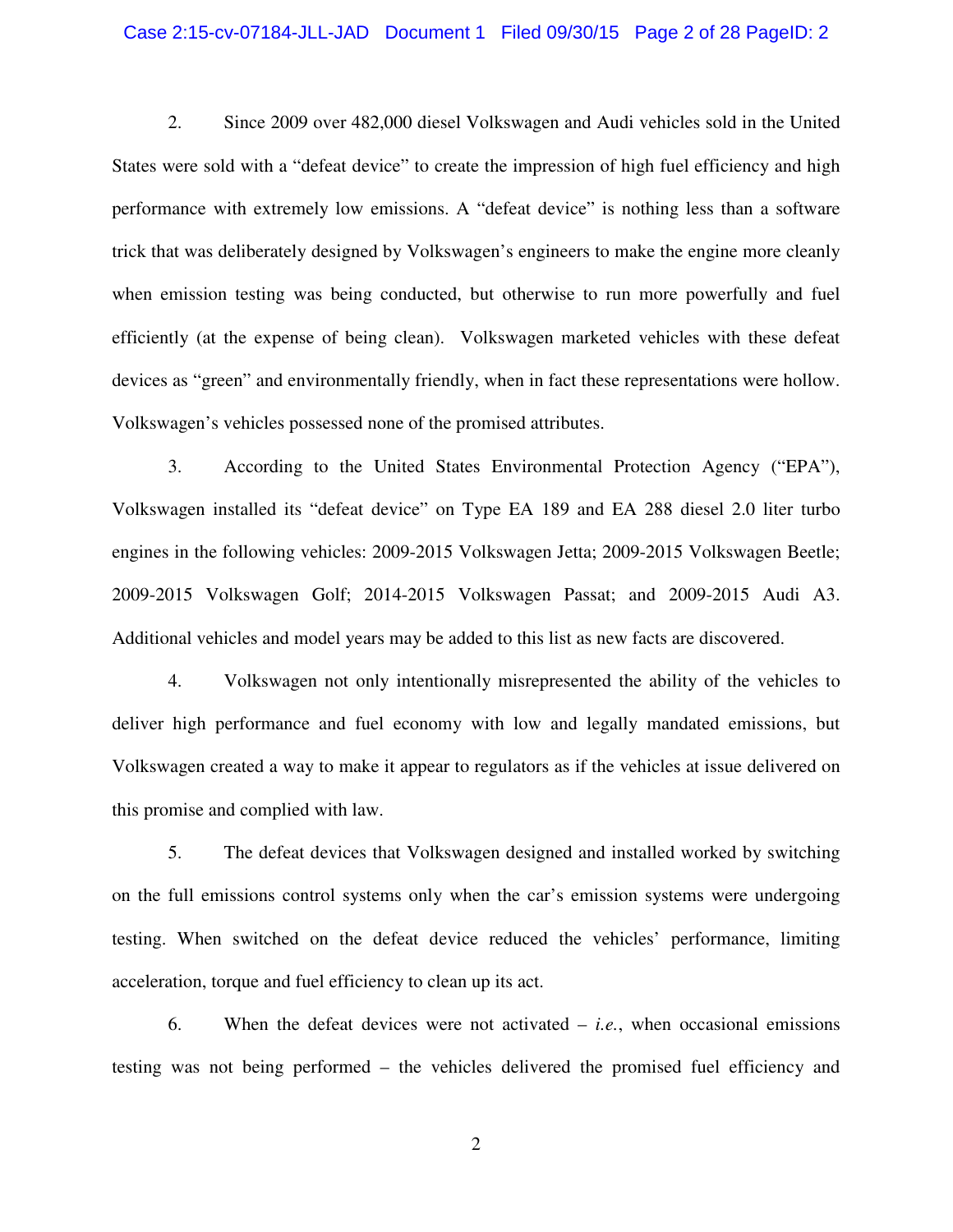#### Case 2:15-cv-07184-JLL-JAD Document 1 Filed 09/30/15 Page 3 of 28 PageID: 3

performance at the expense of the "clean" emissions claims made by the defendants and required by government regulators. During normal operation the vehicles emitted between 10 and 40 times as much pollution into the environment as is allowed under the Clean Air Act and state regulations.

7. Volkswagen's violations of the Clean Air Act and various state regulations are detailed in a Notice of Violation the EPA issued to Volkswagen, as well as a letter from the California Air Resources Board ("CARB"), copies of which are attached to this Complaint as Exhibits A and B, respectively.

8. Once the existence of the defeat devices became known, the scandal spread worldwide. The Type EA 189 and EA 288 engines have been installed in approximately 11 million vehicles worldwide, including those sold under Volkswagen's Volkswagen, Audi, Skoda and SEAT brands.

9. Volkswagen immediately admitted that the subject automobiles contained the defeat device. At a press conference on Monday, September 22, 2015, the head of Volkswagen's U.S. operations, Michael Horn, stated "[W]orst of all, we were dishonest to our customers. We totally screwed up."

10. In addition, Volkswagen announced that it was suspending sales of the subject vehicles in the United States until the defeat devices were removed from the vehicles and the vehicles were actually legal to sell within the United States.

11. On September 23, 2015, one day after admitting that 11 million Volkswagenmade cars have software that dupes official emissions tests, Martin Winterkorn, Volkswagen's CEO, resigned from his post, stating: "I am shocked by the events of the past few days . . . .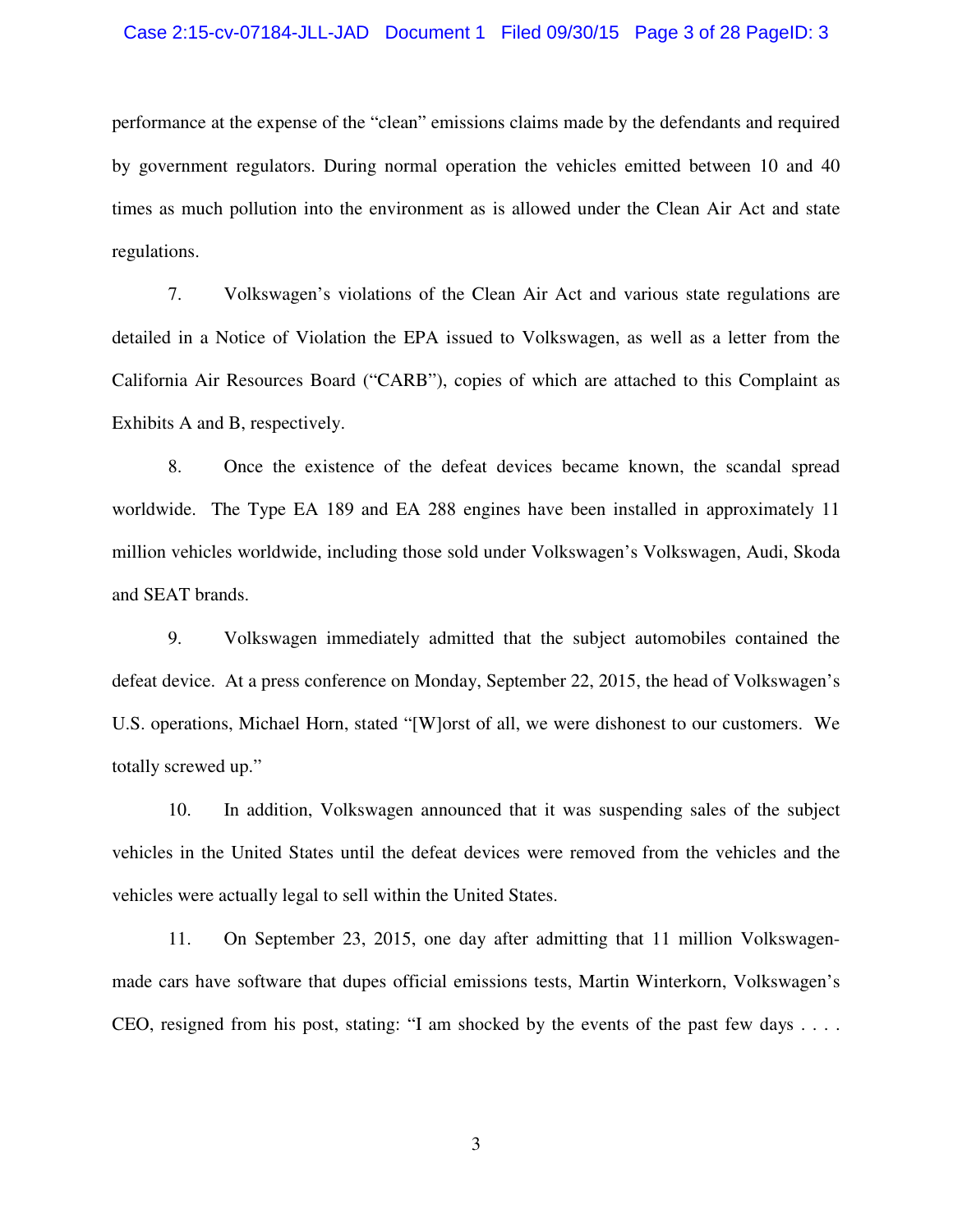Above all, I am stunned that misconduct on such a scale was possible in the Volkswagen Group."

#### **PARTIES**

12. Plaintiff is a citizen of the State of California, residing in Dana Point, California. He leased a 2013 Volkswagen Beetle TDI.

13. Defendant Volkswagen Group of America is a New Jersey corporation with its principal place of business at 2200 Ferdinand Porsche Drive, Herndon, Virginia 20171, and Eastern Regional headquarters located in Woodcliff Lakes, New Jersey.

14. At all relevant times, Volkswagen manufactured, distributed, sold, leased and warranted the vehicles with defeat devices under the Volkswagen and Audi names throughout the United States. The defeat device, engine, and engine control systems were all designed by Volkswagen or its agents. Volkswagen also developed and distributed its owners' manuals, warranty materials, advertisements and other promotional materials related to the vehicles containing defeat devices.

#### **JURISDICTION AND VENUE**

15. This Court has jurisdiction over this action pursuant to the Class Action Fairness Act ("CAFA"), 28 U.S.C. § 1332(d), because at least one Class member is a citizen of a state other than that of Defendant, there are more than one hundred Class Members, and the aggregate amount in controversy exceeds \$5 million, exclusive of interest and costs.

16. This Court has personal jurisdiction over Defendant because it is incorporated in New Jersey and conducts regular and continuous business in New Jersey.

17. Venue is proper in this District under 28 U.S.C. 1391(b) because Defendant is incorporated under the laws of New Jersey and because Defendant has caused harm to Class Members residing in this District.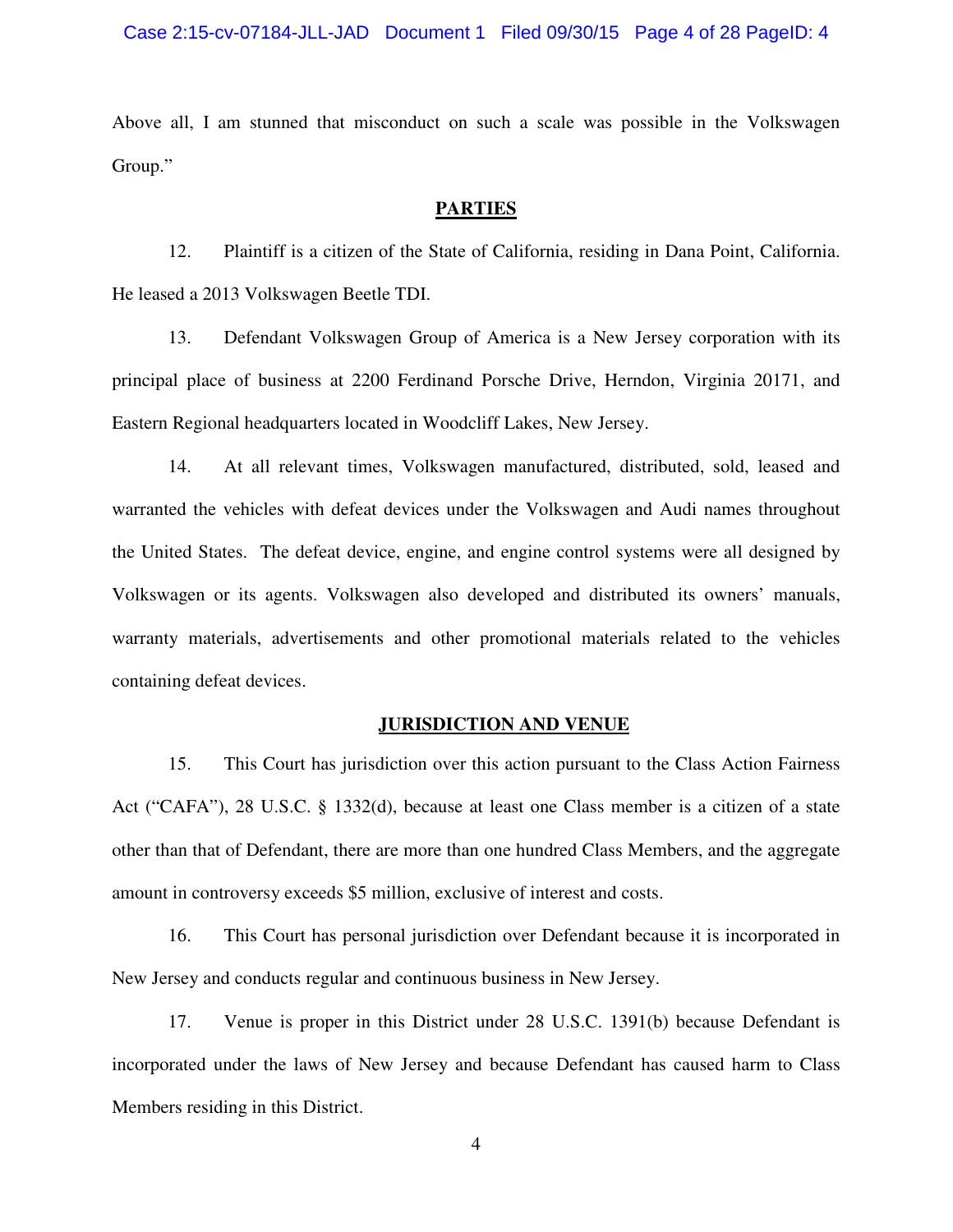#### **DEFENDANT'S MISCONDUCT TOLLS THE STATUTE OF LIMITATIONS**

#### **A. Discovery Rule Tolling**

18. Plaintiff and Members of the proposed Class could not have discovered that Volkswagen concealed and misrepresented the true emissions levels of its vehicles through the use of defeat devices.

19. Volkswagen's efforts to deceive consumers and regulators were the result of painstaking concealment and fraud with respect to Volkswagen's CleanDiesel engines, engine control systems and defeat devices.

20. Neither Plaintiff nor Class Members could reasonably discovered, or have reason to suspect, that Volkswagen intentionally concealed information within its knowledge from federal and state regulators, Volkswagen's dealerships, and consumers. Indeed, the whole purpose of the defeat devices was to engage when the vehicles were being tested for exhaust emissions with the intent of concealing the fact that the exhaust emissions actually exceeded amounts allowed by applicable regulations.

21. Thus, even a reasonable and diligent investigation by consumers could not have discovered that Volkswagen solely possessed information about the existence of its sophisticated emissions fraud scheme. Plaintiff and Class Members had no way of learning that Volkswagen was flouting applicable federal and state emissions standards as well as consumer law.

#### **B. Tolling Due To Fraudulent Concealment**

22. All applicable statutes of limitation have been tolled by Volkswagen's active fraudulent concealment of the facts alleged in this Complaint.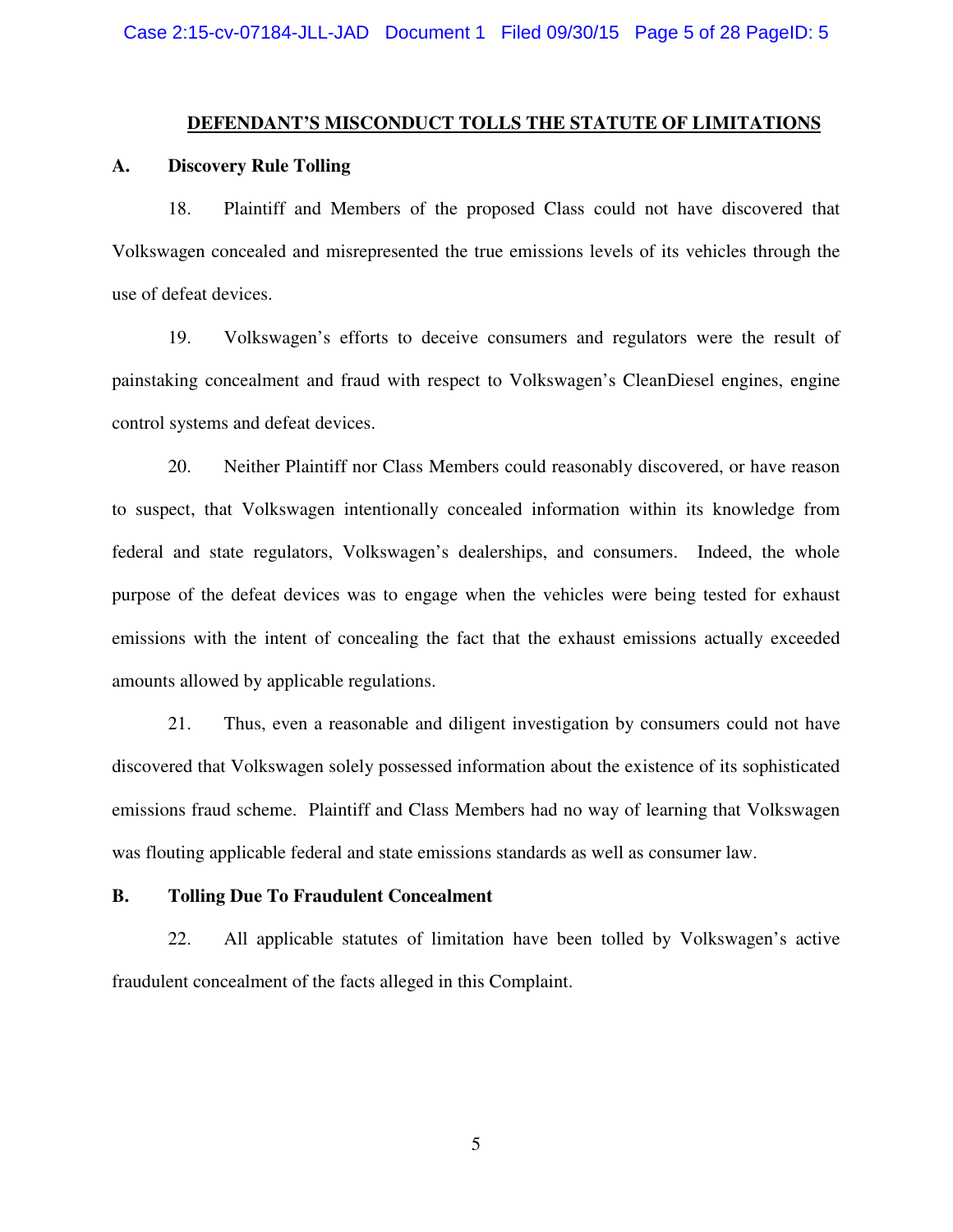#### Case 2:15-cv-07184-JLL-JAD Document 1 Filed 09/30/15 Page 6 of 28 PageID: 6

23. Rather than disclosing the vehicles' true performance, fuel economy, emissions, and compliance with federal and state emission standards, Volkswagen actively concealed and misrepresented them through the use of defeat devices.

**C. Estoppel** 

24. Volkswagen was under a continuous duty to disclose to consumers, including Plaintiff and the other Class Members, the facts that it knew about the emissions, fuel economy and performance of the vehicles equipped with defeat devices, and of those vehicles' inability to comply with federal and state emission standards.

25. Volkswagen violated this duty and unlawfully circumvented federal and state emission standards through the use of defeat devices, and Volkswagen intentionally misrepresented the ability of the subject vehicles to comply with state and federal law regulating vehicle emissions and clean air.

26. Volkswagen is therefore estopped from relying on any statutes of limitation defenses in this action.

#### **FACTUAL BACKGROUND**

27. Volkswagen designed and sold cars that were designed to, and did, mislead consumers and regulators about the vehicles' emissions, fuel efficiency and performance. Despite touting the "green" benefits of its diesel vehicles, Volkswagen sold cars that produced pollution up to 40 times higher than advertised, and then intentionally concealed the truth about those cars through a sophisticated scheme involving defeat devices.

#### **A. Volkswagen Sells The "Green" Diesel Image To Consumers**

28. For years, Volkswagen advertised its diesel vehicles as fuel efficient cars with low emissions. Consumers have responded to these advertisements, making Volkswagen the largest seller of diesel passenger vehicles in the United States.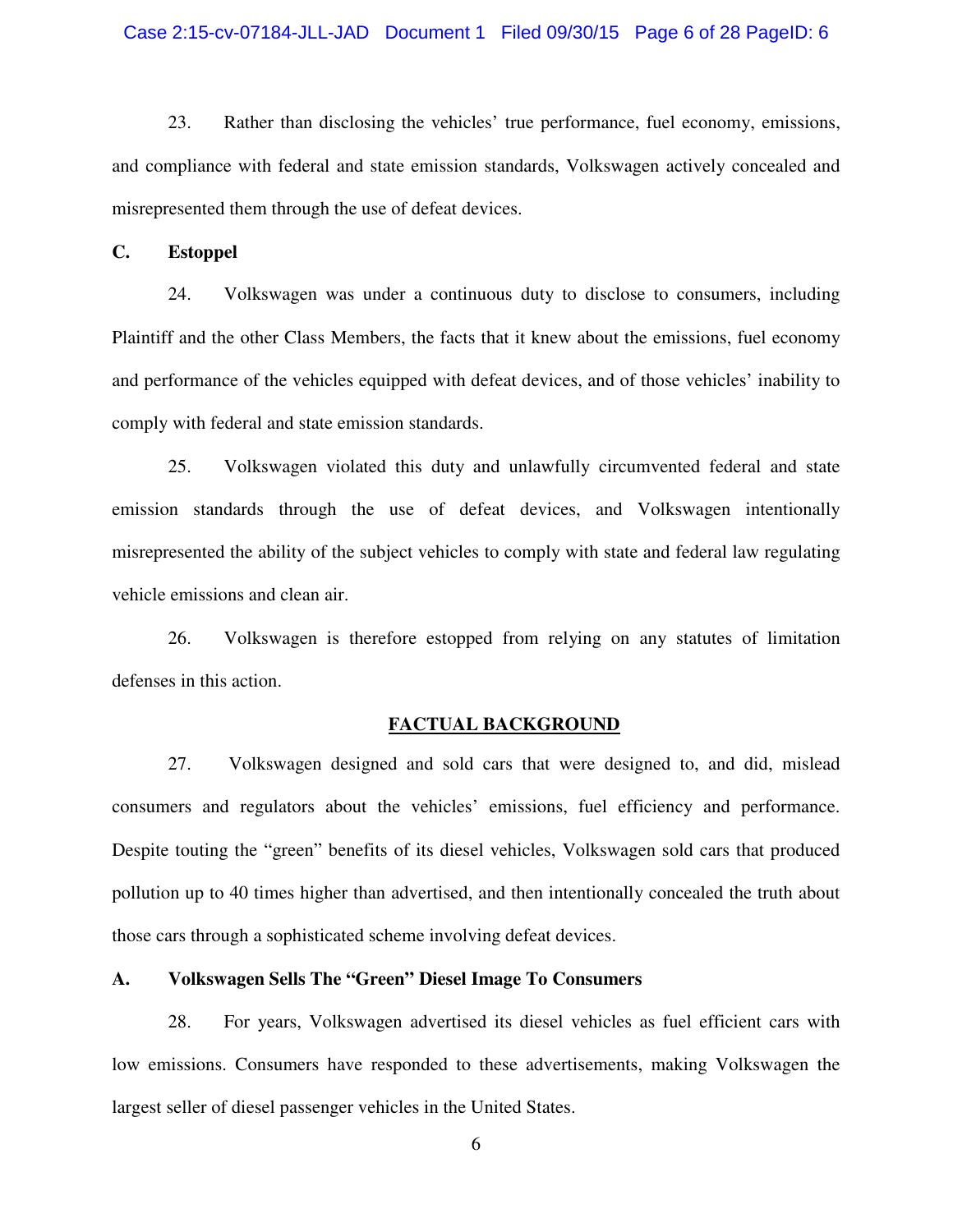#### Case 2:15-cv-07184-JLL-JAD Document 1 Filed 09/30/15 Page 7 of 28 PageID: 7

29. While under 1% of automobiles sold in the U.S. are powered by diesel engines, approximately 23% of those sold by Volkswagen are diesels, with those vehicles making up the bulk of diesel automobile sales in the U.S.

30. Part of Volkswagen's success owes to the promotion of their diesel cars as "clean" and "green" vehicles. In fact, "CleanDiesel" is a marketing term used by Volkswagen to market the vehicles at issue in this action.<sup>1</sup>

31. Volkswagen's website boasts that the Audi A3 TDI and VW Jetta TDI were named the 2010 Green Car of the Year and the 2009 Green Car of the Year, respectively.

32. Volkswagen also supported and directed a website to promote its "green" diesel technology, www.clearlybetterdiesel.org, which states that Volkswagen's technology reduces smog and "meets the highest standards in all 50 states, thanks to . . . innovative engine technology that burns cleaner."

33. In addition to touting the low emissions of the subject vehicles, Volkswagen touted the fuel efficiency of the vehicles, in that they could achieve over 40 miles per gallon of fuel and travel over 800 miles on a tank of fuel. $2<sup>2</sup>$ 

34. Further, Volkswagen recently began promoting the performance of its diesel powered automobiles, to overcome the consumer perception that diesel automobiles were slow and sluggish. $3$ 

<u>.</u>

<sup>1</sup> An example of a commercial touting how "clean" Volkswagen diesels is available at https://www.youtube.com/watch?v=WNS2nvkjARk and (last visited September 22, 2015)

<sup>2</sup> Examples of commercials touting the fuel efficiency of Volkswagen diesels are available at https://www.youtube.com/watch?v=a2CNHVXvNRo and https://www.youtube.com/watch?v=wj3if2gRWYE (last visited September 22, 2015).

<sup>3</sup> An example of such a commercial is available at https://www.youtube.com/watch?v=0VA51xWXZ3g, (last visited September 22, 2015)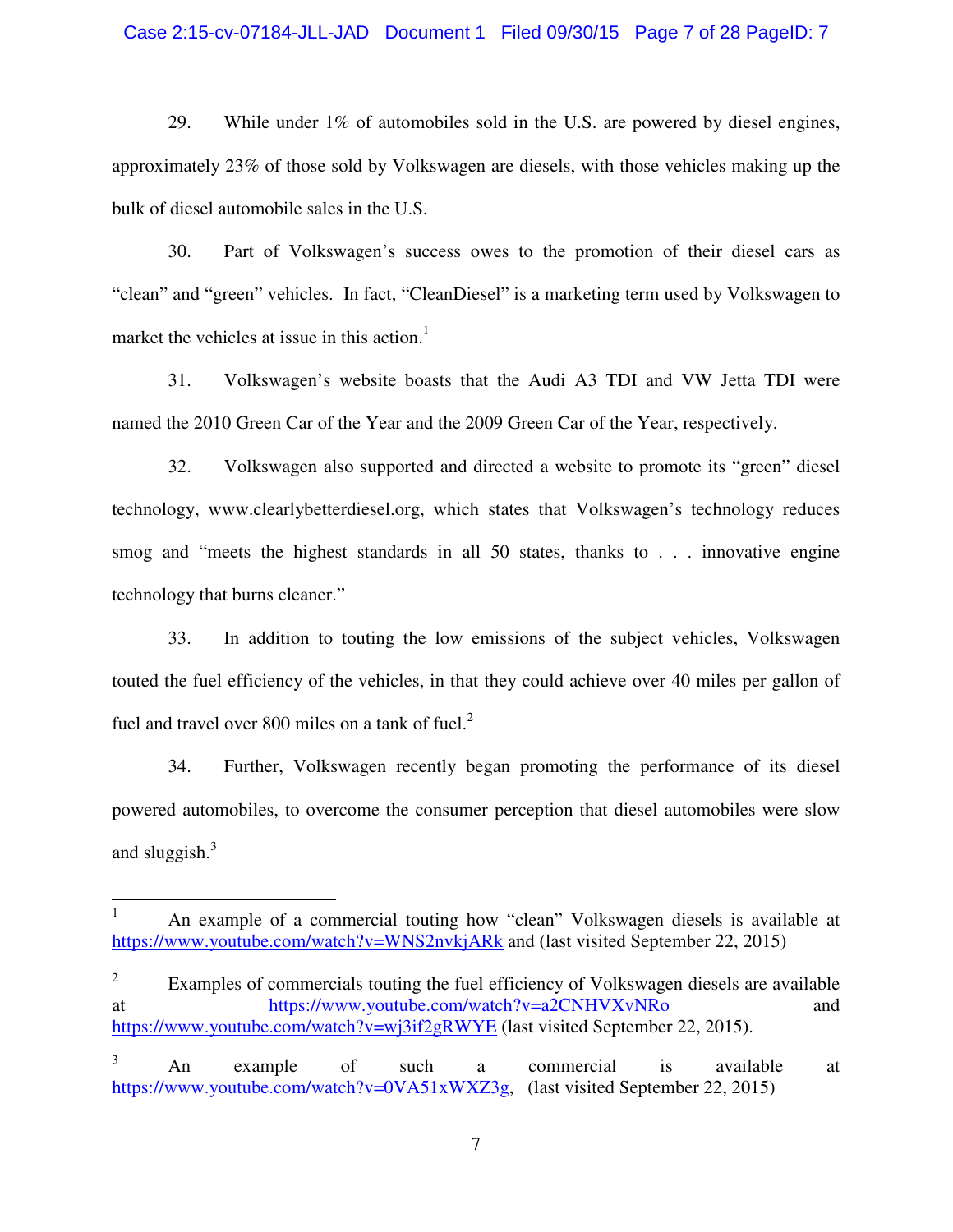### **B. Volkswagen Intentionally Concealed Its Vehicles' Excessive And Illegal Pollution Emissions.**

35. On September 18, 2015, the EPA issued a Notice of Violation ("NOV") to Volkswagen. The NOV details how Volkswagen installed sophisticated software in the Volkswagen and Audi diesel vehicles that detects when the vehicle is undergoing official emissions testing and turns full emissions controls on only during the tests. At all other times that the vehicle is in operation, the emissions controls are deactivated, permitting pollution to be freely released into the environment at levels that far exceed those allowed by federal and state clean air regulators. This software produced and used by Volkswagen is a "defeat devices" as defined in the Clean Air Act.

36. Volkswagen programmed the engine control computers in the vehicles with defeat devices to detect when cars are undergoing emissions testing. When testing is occurring, the defeat device alters the vehicle's engine and exhaust systems such that emissions standards are met. When testing is not being performed the engine control systems operate the vehicle in a way that does not comply with EPA omissions requirements.

37. Moreover, under normal operating conditions, the engines produce more power and higher fuel efficiency than they would if they complied with EPA emissions requirements.

38. Because of this software, Volkswagen's diesel vehicles can seemingly meet emissions standards while emitting nitrogen oxides (NOx) at up to 40 times the standard allowed under federal and state laws and regulations during the normal operation of the vehicles.

39. The Clean Air Act sets emissions standards for vehicles and requires vehicle manufacturers to certify to the EPA that vehicles sold in the United States meet applicable federal emissions standards. All vehicles sold in the United States must be covered by an EPAissued certificate of conformity. Under federal law, cars equipped with defeat devices, which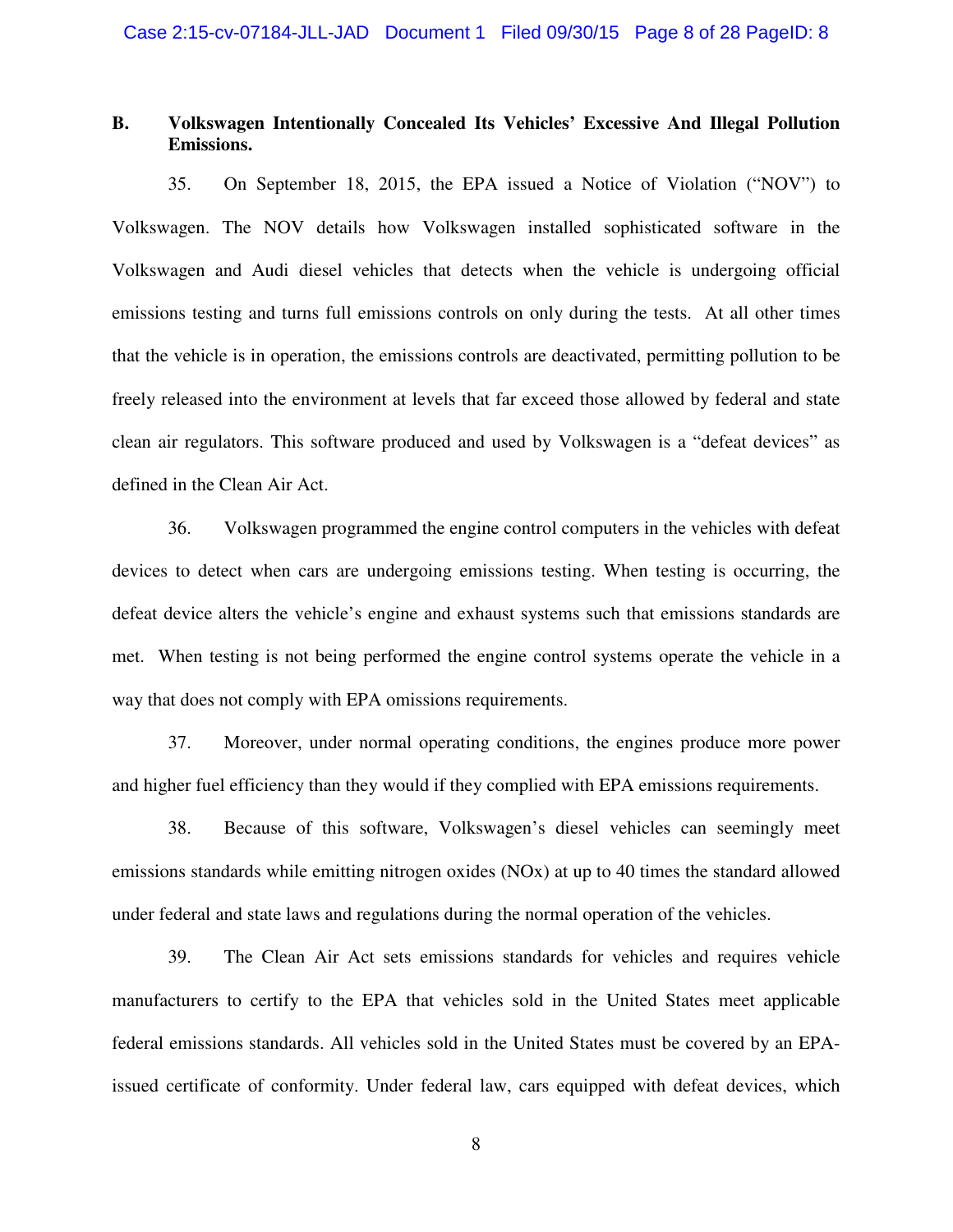reduce the effectiveness of emissions control systems during normal driving conditions, cannot be certified. Volkswagen violated the Clean Air Act, defrauded its customers, and engaged in unfair competition by manufacturing and selling vehicles with defeat devices that allowed for higher levels of emissions than were certified by the EPA.

### **C. Volkswagen Charged A Premium For Its "Clean" And "Green" Diesel Technology**

40. Volkswagen charged substantial premiums for vehicles equipped with defeat devices.

41. The table below sets forth the price premium for each comparable base, mid-level, and premium trim for each affected model:

| <b>Model</b>     | <b>Base</b> | <b>Mid-level</b> | Premium |
|------------------|-------------|------------------|---------|
| VW Jetta         | \$2,860     | \$4,300          | \$6,315 |
| VW Beetle        | \$4,635     | n/a              | \$2,640 |
| VW Golf          | \$2,950     | \$1,000          | \$1,000 |
| <b>VW Passat</b> | \$5,755     | \$4,750          | \$6,855 |
| Audi A3          | \$2,805     | \$3,095          | \$2,925 |

### **D. Volkswagen's Misconduct Has Injured Class Members**

42. Despite the EPA ordering Volkswagen to recall vehicles equipped with defeat devices, purchasers of the subject vehicles have and will continue to suffer significant harm. First, the only way for Volkswagen to make the vehicles comply with emissions standards will be to significantly reduce the vehicles' horsepower, torque and fuel efficiency. Thus, if made EPA compliant, Class Members will suffer actual harm and damages because their vehicles will no longer perform as advertised and warranted.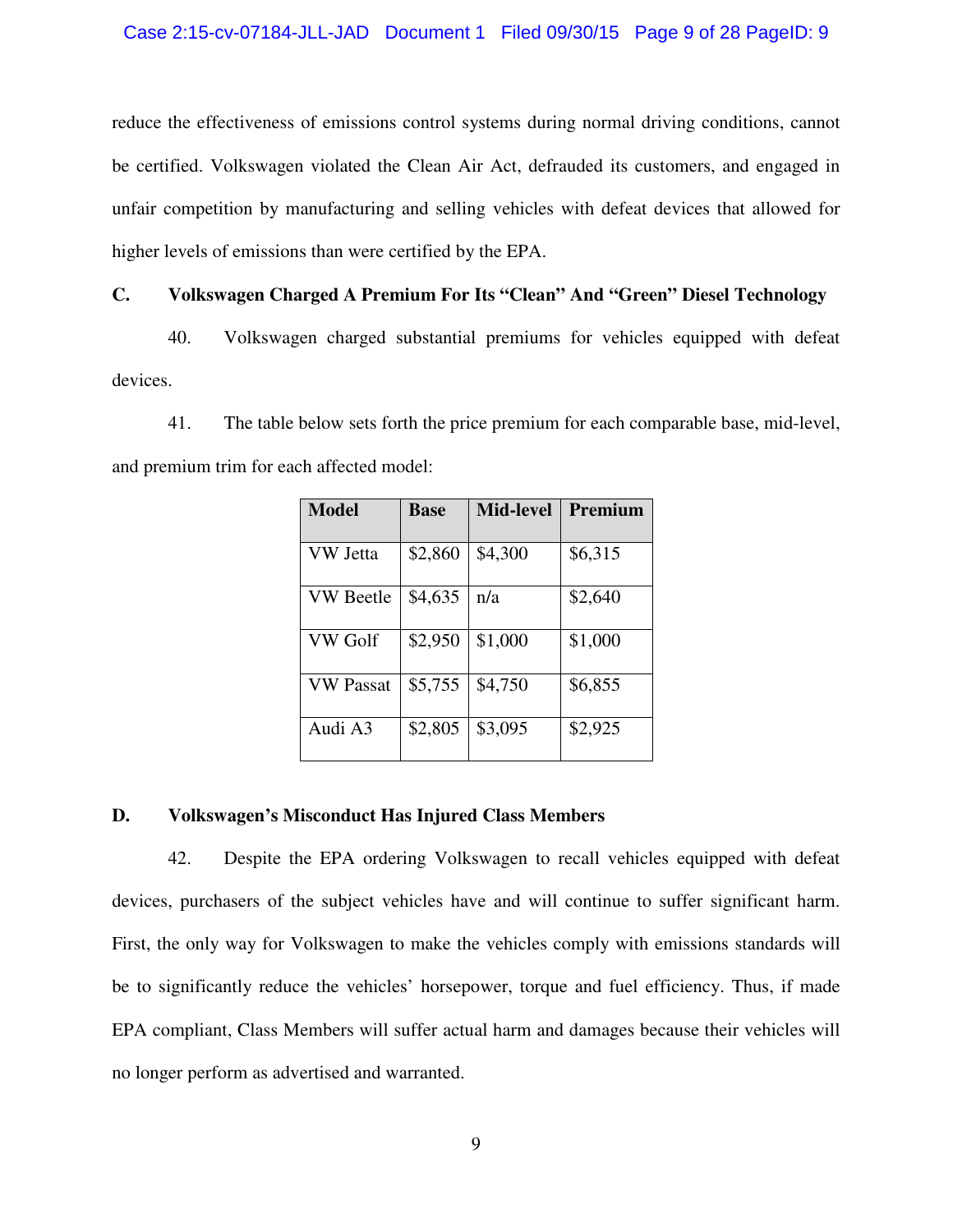#### Case 2:15-cv-07184-JLL-JAD Document 1 Filed 09/30/15 Page 10 of 28 PageID: 10

43. Second, Class Members' vehicles will suffer from a significant diminution value by being made EPA compliant, because not only did Class Members overpay for their vehicles, but they will be forced to pay much more to fuel their less fuel efficient vehicles.

44. Owners of vehicles equipped with defeat devices have suffered losses of money or property because of Volkswagen's unfair, deceptive, and/or fraudulent business practices, and its failures to disclose the true emissions of the vehicles.

45. Had Plaintiff and the Class Members known of the defeat device at the time they purchased or leased their vehicles, they would not have purchased or leased their vehicles, or they would have paid less than they did. Even if Volkswagen recalls the defeat device vehicles and degrades the engine performance of the vehicles to make them compliant with EPA standards, Plaintiff and Class Members will be forced to spend more on fuel and will not receive the advertised performance of their vehicles. The recalled vehicles will be worth less in the used marketplace because of their decrease in performance and efficiency, which means that owners of these vehicles will not be able to recoup the expected value of these vehicles in the future.

#### **PLAINTIFF'S FACTS**

46. Plaintiff leased a 2013 Volkswagen Beetle TDI vehicle.

47. Plaintiff leased the car because he was interested in fuel efficiency. He was concerned that a diesel engine would contribute to pollution of the environment, but his research revealed that the Beetle TDI had a "clean" diesel engine. Plaintiff relied on Volkswagen's statement that the Beetle TDI was a clean, low-emission vehicle, in deciding to lease the vehicle.

48. Plaintiff would not have leased the vehicle if he had known that the emissions were much higher than advertised and the engine was not "clean." Plaintiff is concerned that if he repairs the vehicle it will cost him more for fuel and he will experience degraded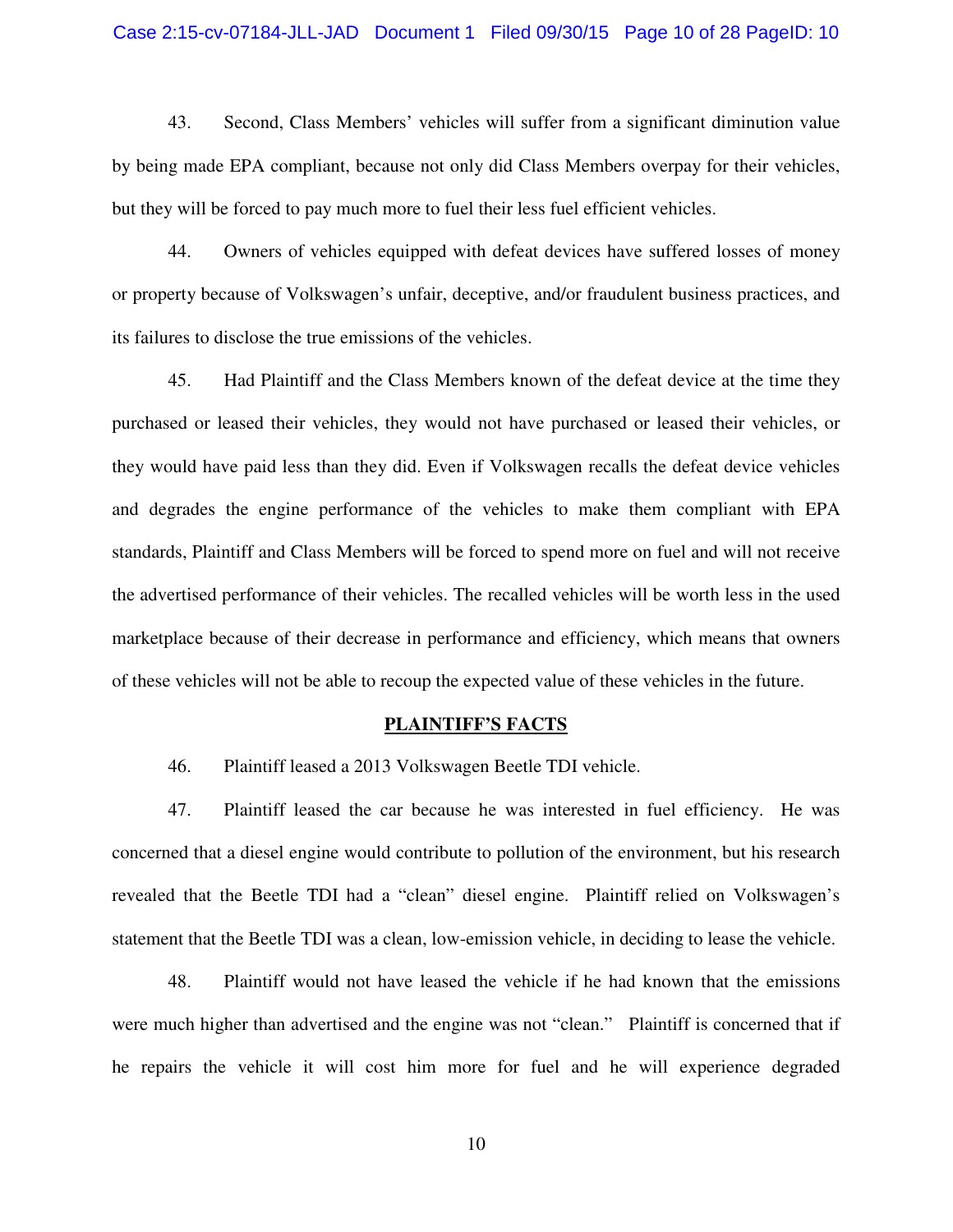performance. He is also concerned that regardless of whether he has the vehicle repaired, it will lose value.

### **CLASS ACTION ALLEGATIONS**

49. Plaintiff brings this action on behalf of himself and as a class action, pursuant to the Rules  $23(a)$ ,  $(b)(2)$ , and  $(b)(3)$  of the Federal Rules of Civil Procedure on behalf of the following Class:

All persons or entities in the United States who are current or former owners and/or lessees of a Volkswagen or Audi vehicle with a Type EA 189 or EA 288 diesel 2.0 liter turbo engine, including, without limitation: 2009-2015 Volkswagen Jetta; 2009-2015 Volkswagen Beetle; 2009-2015 Volkswagen Golf; 2013-2015 Volkswagen Passat; and 2009-2015 Audi A3.

50. Excluded from the Class are individuals who have personal injury claims resulting from the defeat device in the Class Vehicles. Also excluded from the Class are Volkswagen and its subsidiaries and affiliates; all persons who make a timely election to be excluded from the Class; governmental entities; and the judge to whom this case is assigned and his or her immediate family. Plaintiff reserves the right to revise the Class definition based upon information learned through discovery.

51. Certification of Plaintiff's claims for class-wide treatment is appropriate because Plaintiff can prove the elements of their claims on a class-wide basis as would be used to prove those elements individual actions alleging the same claim.

52. This action has been brought and may properly be maintained on behalf of the class proposed herein under Federal Rule of Civil Procedure 23.

53. **Numerosity**. The Class Members are so numerous and geographically dispersed that individual joinder of all Class Members is impracticable. While Plaintiff believes that there not less than hundreds of thousands of Class Members, the precise number of Class Members is unknown at this time, but may be ascertained from Volkswagen's records. Class Members may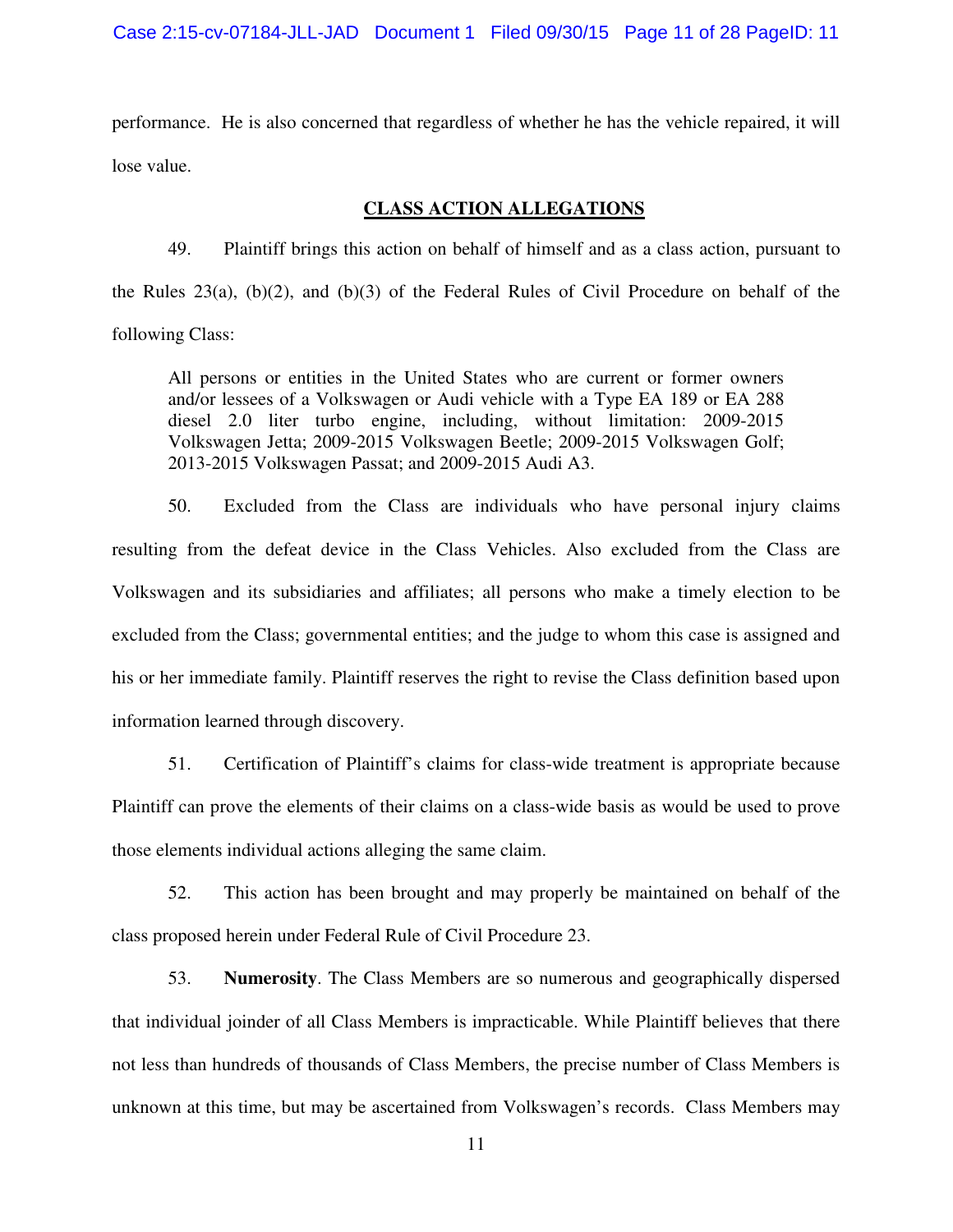be notified of the pendency of this action by recognized, Court-approved notice dissemination methods, which may include U.S. mail, electronic mail, Internet postings, or published notice.

54. **Commonality**. This action involves common questions of law and fact, which predominate over any questions affecting individual Class Members, including:

- a. Whether Volkswagen engaged in the conduct alleged herein;
- b. Whether Volkswagen designed, advertised, marketed, distributed, leased, sold, or otherwise placed defeat device vehicles into the stream of commerce in the United States;
- c. Whether the CleanDiesel engine system in the Class Vehicles contains a defect in that it does not comply with EPA requirements;
- d. Whether the CleanDiesel engine systems in the subject vehicles can be made to comply with EPA standards without substantially degrading the performance or efficiency of the vehicles;
- e. Whether Volkswagen knew about the defeat device and, if so, how long it possessed this knowledge;
- f. Whether Volkswagen designed, manufactured, and distributed the subject vehicles with a defeat device;
- g. Whether Volkswagen's conduct violates consumer protection statutes, warranty laws, and other laws as asserted herein;
- h. Whether Plaintiff and the other Class Members overpaid for their vehicles;
- i. Whether Plaintiff and the other Class Members are entitled to equitable relief, including, but not limited to, restitution or other injunctive relief; and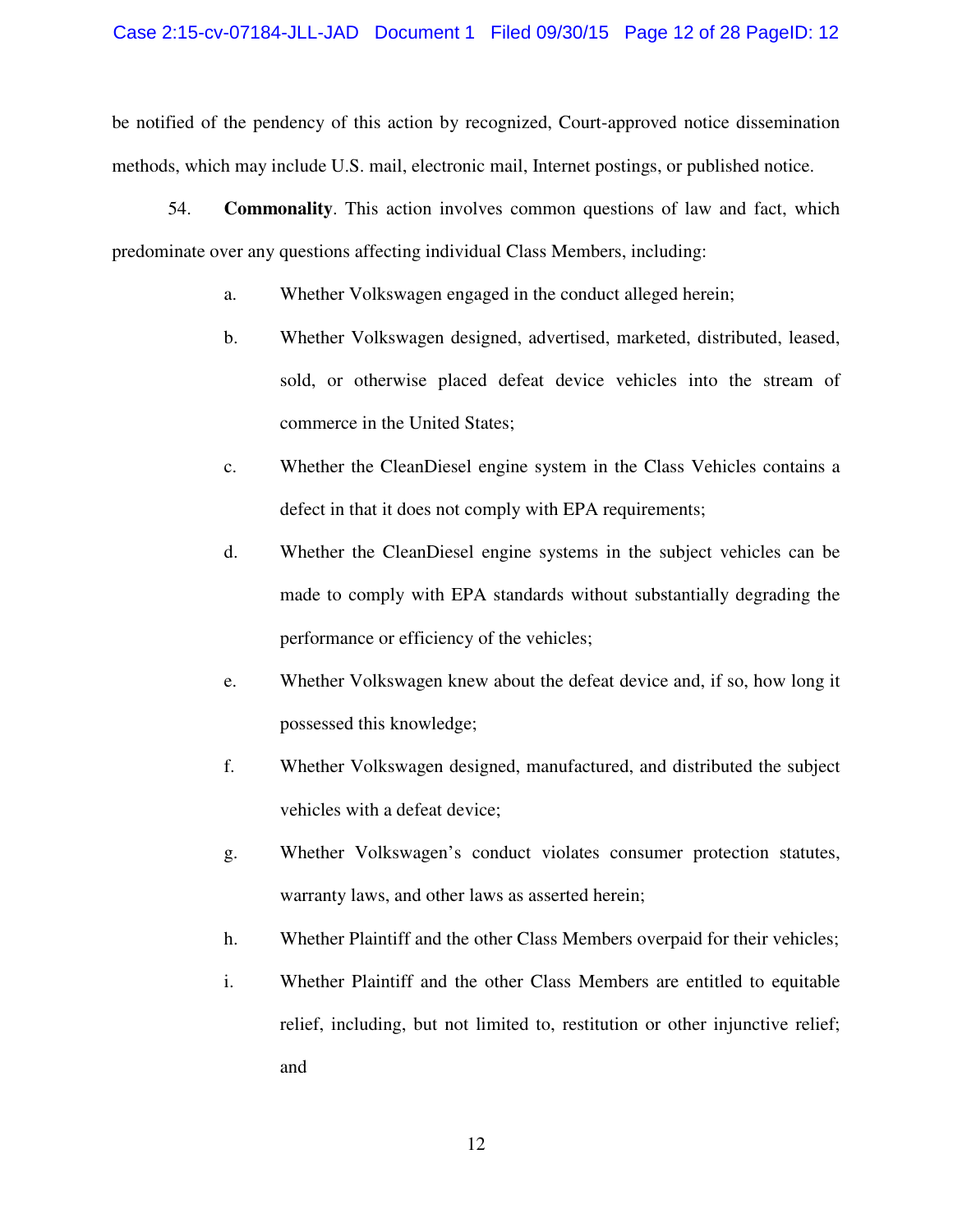j. Whether Plaintiff and the other Class Members are entitled to damages and other monetary relief and, if so, in what amount.

55. **Typicality**. Plaintiff's claims are typical of the other Class Members' claims because, among other things, all Class Members were comparably injured through Volkswagen's wrongful conduct as described above.

56. **Adequacy**. Plaintiff is an adequate Class representative because his interests do not conflict with the interests of the other Class Members he seeks to represent; Plaintiff has retained counsel competent and experienced in complex class action litigation, and Plaintiff intends to prosecute this action vigorously. The Class's interests will be fairly and adequately protected by Plaintiff and his counsel.

57. **Declaratory and Injunctive Relief: Federal Rule of Civil Procedure 23(b)(2)**. Volkswagen has acted or refused to act on grounds generally applicable to Plaintiff and the other Class Members, thereby making appropriate final injunctive relief and declaratory relief, as described below, with respect to the Class as a whole.

58. **Superiority**. A class action is superior to any other available means for the fair and efficient adjudication of this controversy, and no unusual difficulties are likely to be encountered in the management of this class action. The damages or other financial detriment suffered by Plaintiff and the other Class Members are relatively small compared to the burden and expense that would be required to individually litigate their claims against Volkswagen, so it would be impracticable for Class Members individually to seek redress for Volkswagen's wrongful conduct.

59. Should individual Class Members be required to bring separate actions, this Court and/or courts throughout the United States would be confronted with a multiplicity of lawsuits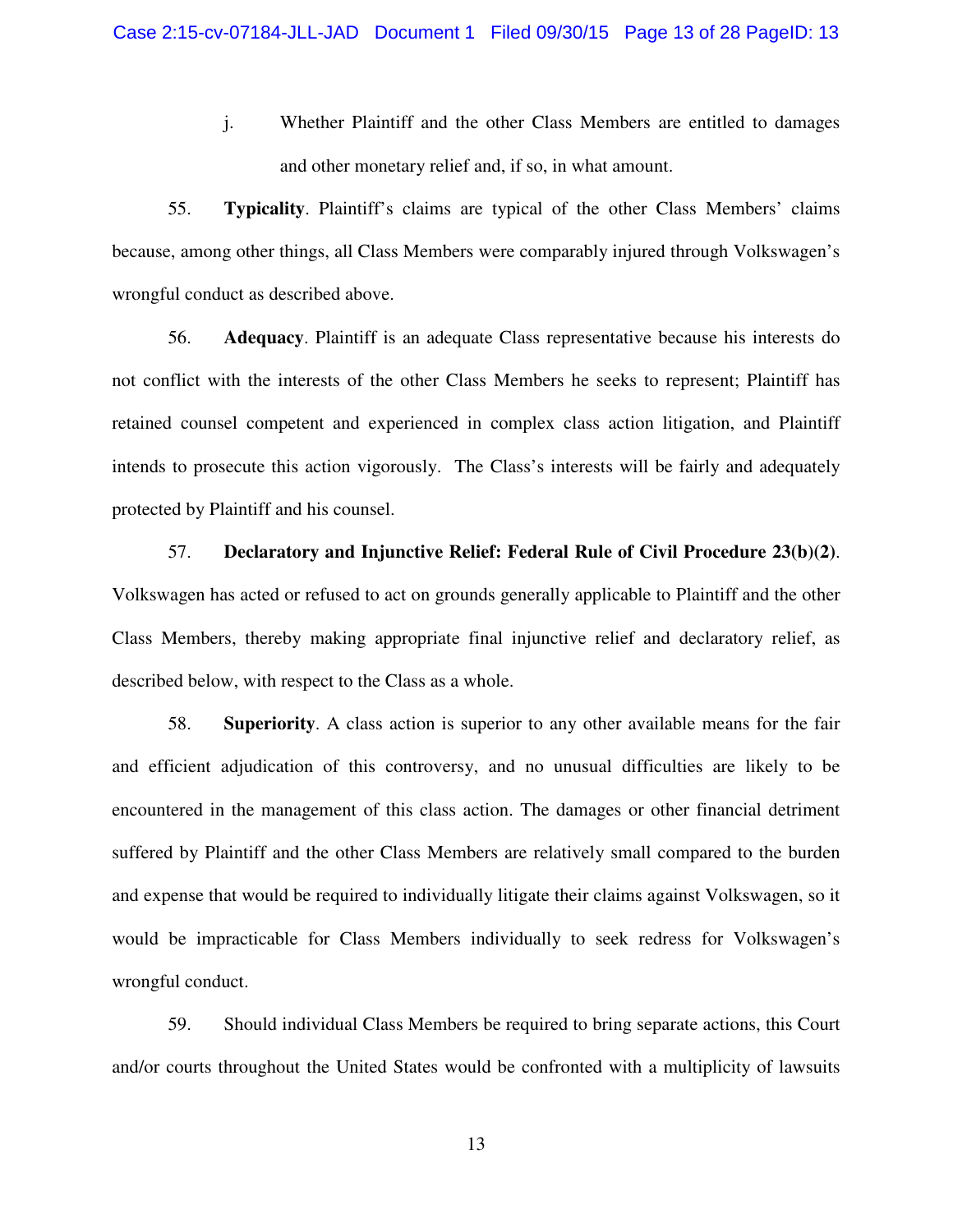burdening the court system while also creating the risk of inconsistent rulings and contradictory judgments. In contrast to proceeding on a case-by-case basis, in which inconsistent results will magnify the delay and expense to all parties and the court system, this class action presents far fewer management difficulties while providing unitary adjudication, economies of scale and comprehensive supervision by a single court.

### **COUNT I (Common Law Fraud )**

- 60. Plaintiff repeats the allegations set forth above as if fully set forth herein.
- 61. Plaintiff brings this claim on behalf of the Nationwide Class.

62. Volkswagen engaged in both speaking and silent fraud, and in fraudulent and deceptive conduct, throughout the Class Period. As described above, Volkswagen's conduct defrauded Plaintiff and Class Members, intending and leading them to believe, through affirmative misrepresentations, omissions, suppression and concealments of material fact, that the Class Vehicles, marketed by Volkswagen as "clean diesel" vehicles, possessed important characteristics that they in fact did not possess, namely the combination of low emissions, high performance, and fuel economy, and inducing their purchases.

63. Volkswagen's intentional and material misrepresentations included, among other things, its advertising, marketing materials and messages, and other standardized statements claiming the Class vehicles (a) were clean and eco-friendly and (b) combined low emissions with high performance and strong fuel economy.

64. The foregoing misrepresentations were uniform for all Class Members. The same advertisements were shown to all Class Members of the public generally and the same marketing materials were distributed to customers and potential customer, and all of the materials contained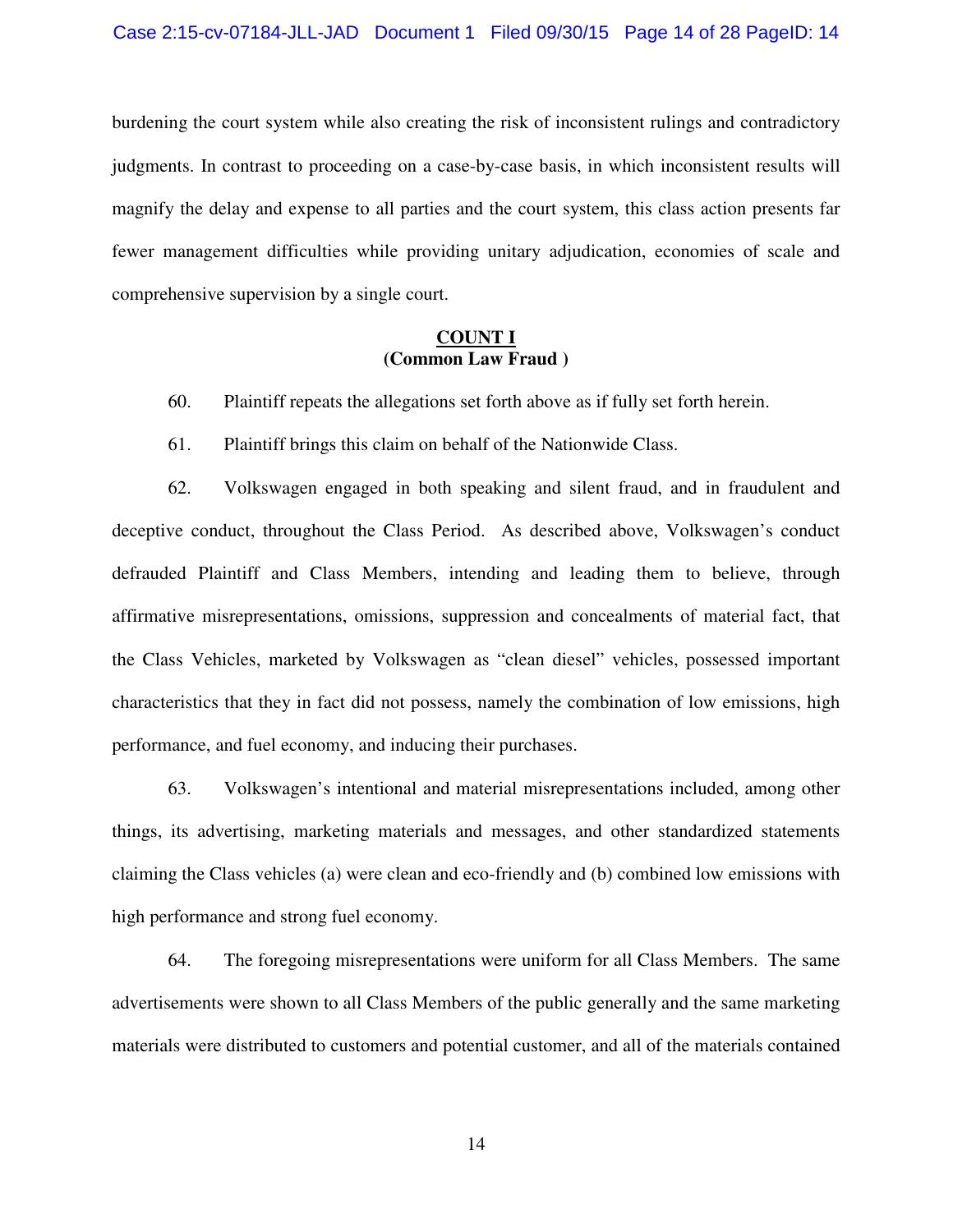#### Case 2:15-cv-07184-JLL-JAD Document 1 Filed 09/30/15 Page 15 of 28 PageID: 15

the same standardized statements relating to the Class Vehicles' environmental friendliness, performance and fuel economy.

65. These representations directly contradicted the true nature and hidden design of the Class Vehicles and their actual emissions when operating under normal circumstances. Volkswagen knew the representations were false when it made them, and intended to defraud purchasers thereby.

66. Volkswagen also had a duty to disclose, rather than conceal and suppress, the full scope and extent of the emissions deception because:

- a. Volkswagen had exclusive knowledge of the actual emissions in the Class Vehicles and concealment thereof;
- b. The details regarding the actual emissions in the Class Vehicles and concealment thereof were known and/or accessible only to Volkswagen;
- c. Volkswagen knew Plaintiff and Class Members did not know and could not reasonably discover the actual emissions in the Class Vehicles and concealment thereof; and
- d. Volkswagen made general representations about the qualities of the Class Vehicles, including statements about their performance, fuel economy, and emissions, which were misleading, deceptive and incomplete without the disclosure of the fact that Volkswagen secretly designed and installed defeat device software on the Class Vehicles that was intended to conceal the vehicles' exceedingly high and illegal emission levels from governments, consumers, and the public.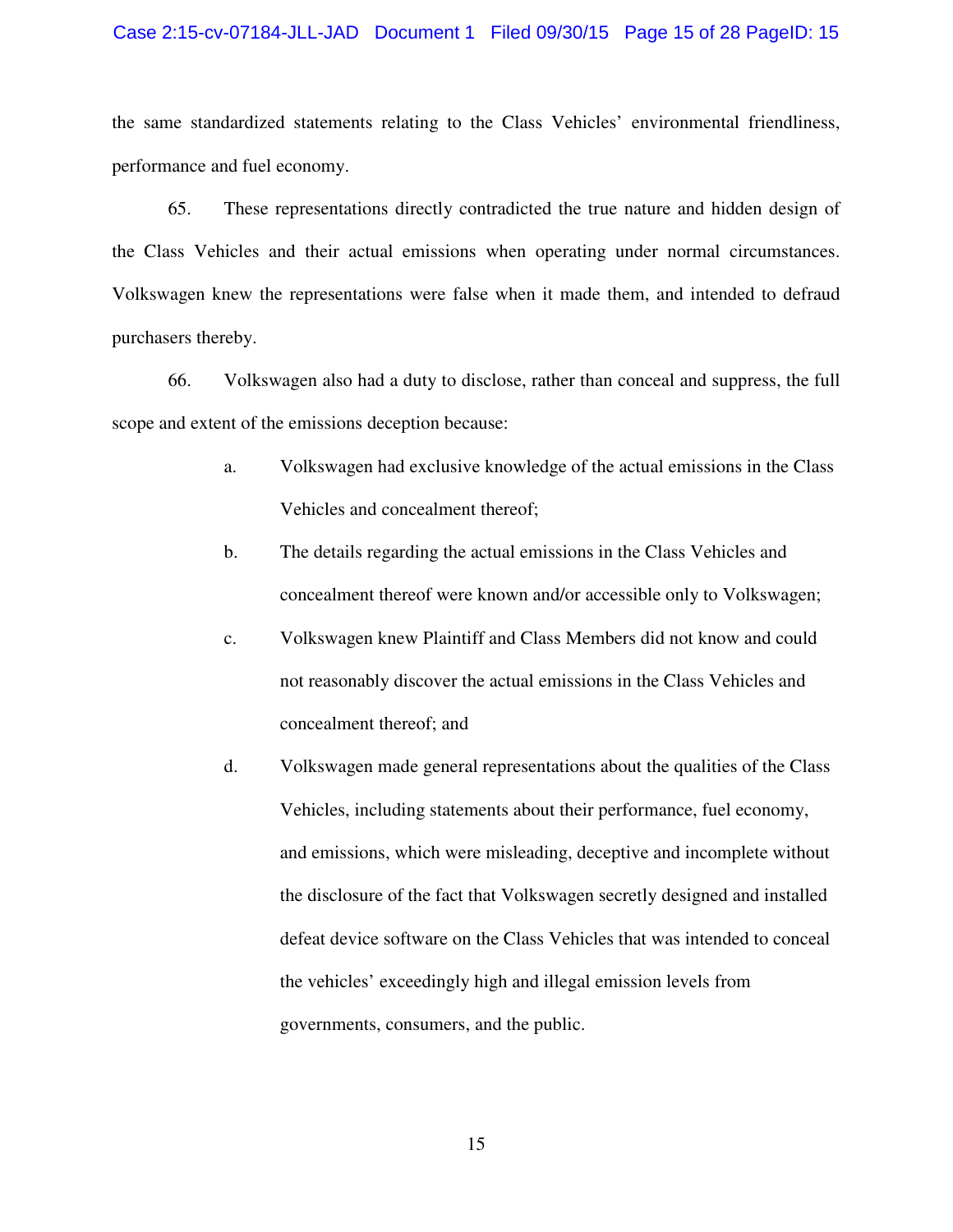#### Case 2:15-cv-07184-JLL-JAD Document 1 Filed 09/30/15 Page 16 of 28 PageID: 16

67. Volkswagen's concealment was likewise uniform to all Class Members in that Volkswagen concealed from everyone other than itself, including potential customers and regulators, the true facts relating to the emission levels of the Class Vehicles.

68. Volkswagen's misrepresentations and omissions were material in that they would affect a reasonable consumer's decision to purchase or lease a Class Vehicle. Consumers paid a premium for the clean diesel Class Vehicles precisely because they supposedly offered low emissions and fuel economy without sacrificing performance. Volkswagen's conduct, misrepresentations, omissions, concealment, and suppression, undermined the core value proposition that induced consumers to purchase or lease the Class Vehicles, and directly affect both the quality and worth of the vehicles.

69. Volkswagen's intentionally deceptive conduct – its silent fraud and fraud by concealment – likewise induced the Class Vehicles' purchase by Plaintiff and Class Members, and the resulting harm and damage to them.

70. Plaintiff relied upon Volkswagen's misrepresentations and concealment of the true facts. Class Members are presumed to have relied upon Volkswagen's misrepresentations and concealment of the true facts because those facts are material to a reasonable consumer's purchase the Class Vehicles.

71. As a result of Volkswagen's inducements, Plaintiff and Class Members have sustained significant damage, including, but not limited to, lost vehicle value and diminished vehicle quality and utility. If Plaintiff and Class Members had known about the defeat device and the unlawful emissions at the time of acquisition, they would not have acquired the Class Vehicles. Indeed, the Class Vehicles could not have been marketed or sold to any reasonable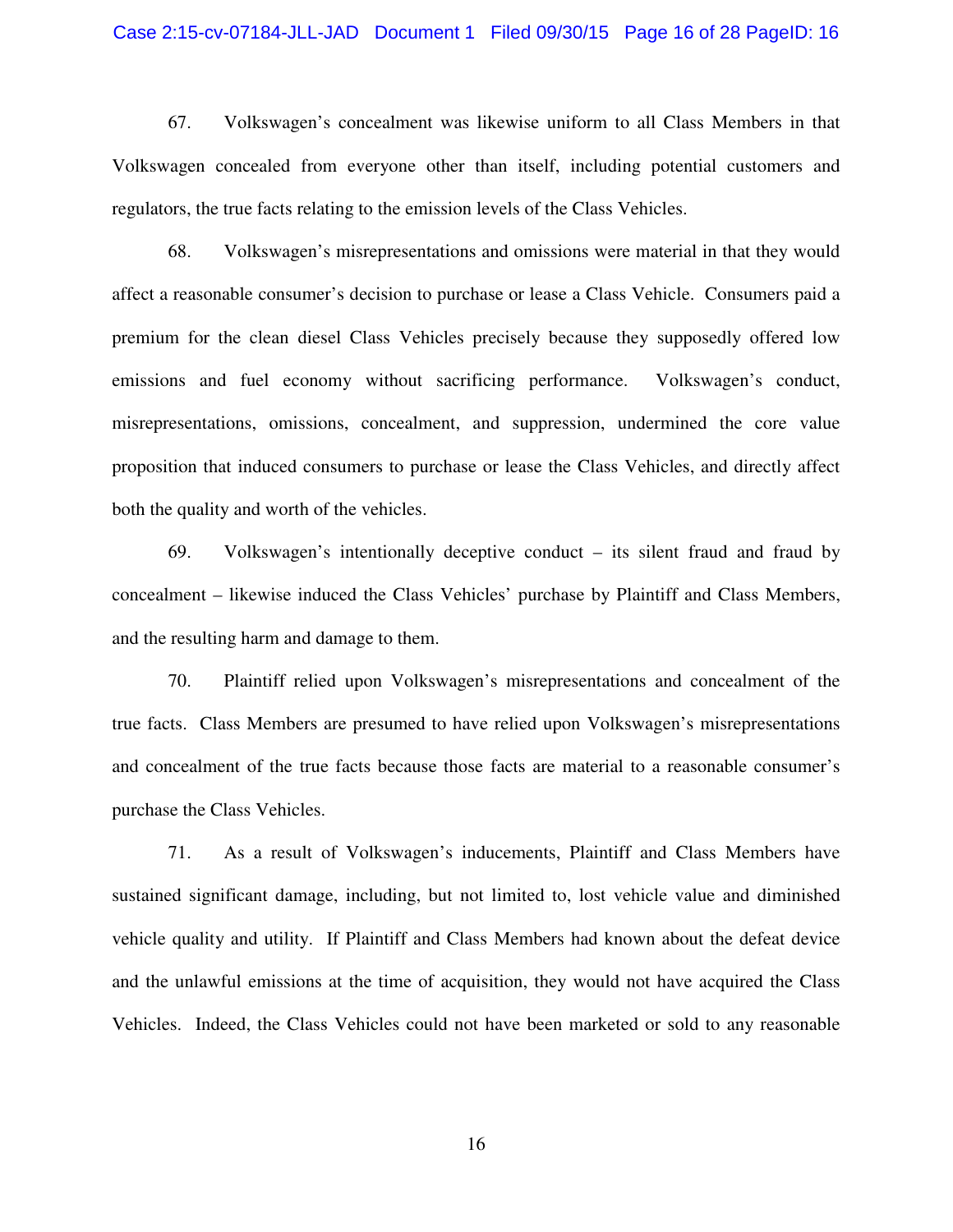#### Case 2:15-cv-07184-JLL-JAD Document 1 Filed 09/30/15 Page 17 of 28 PageID: 17

consumer had existence of the defeat device been disclosed. Volkswagen is therefore liable to Plaintiff and Class Members in an amount to be proven at trial.

72. Volkswagen intentionally designed and engineered its "clean diesel" vehicles to deceive and cheat regulators and its customers. Volkswagen touted the performance and environmental virtues of these vehicles, while concealing and suppressing the truth about them, for the purpose of inducing Plaintiff and the Class to buy them. Volkswagen's fraud caused both the purchase and the harm. In order to undo this harm, Volkswagen must repair or remediate the vehicles so that they deliver everything it promised when it sold them, or undertake to buy them back from Class Members in terms that are just and equitable under principles of rescission, restitution, and benefit of the bargain.

73. Volkswagen's conduct was systematic, repetitious, knowing, intentional, and malicious, and demonstrated a lack of care and reckless disregard for the rights and interests of Plaintiff, the public, and the environment. Volkswagen's conduct thus warrants an assessment of punitive damages at the highest level allowed by applicable law, consistent with the actual harm it has caused, the reprehensibility of its conduct, and the need to punish and deter such conduct.

#### **COUNT II (Breach of Express Warranty)**

74. Plaintiff repeats the allegations set forth above as if fully set forth herein.

75. By advertising the "green" and "clean" qualities of its diesel engines, Volkswagen expressly warranted to purchasers of the Class Vehicles that the Vehicles at least complied with all applicable laws and regulations relating to exhaust emissions. Stated differently, it would be impossible for an automobile to be "green" if it emitted more pollutants than were allowed by applicable environmental laws and regulations.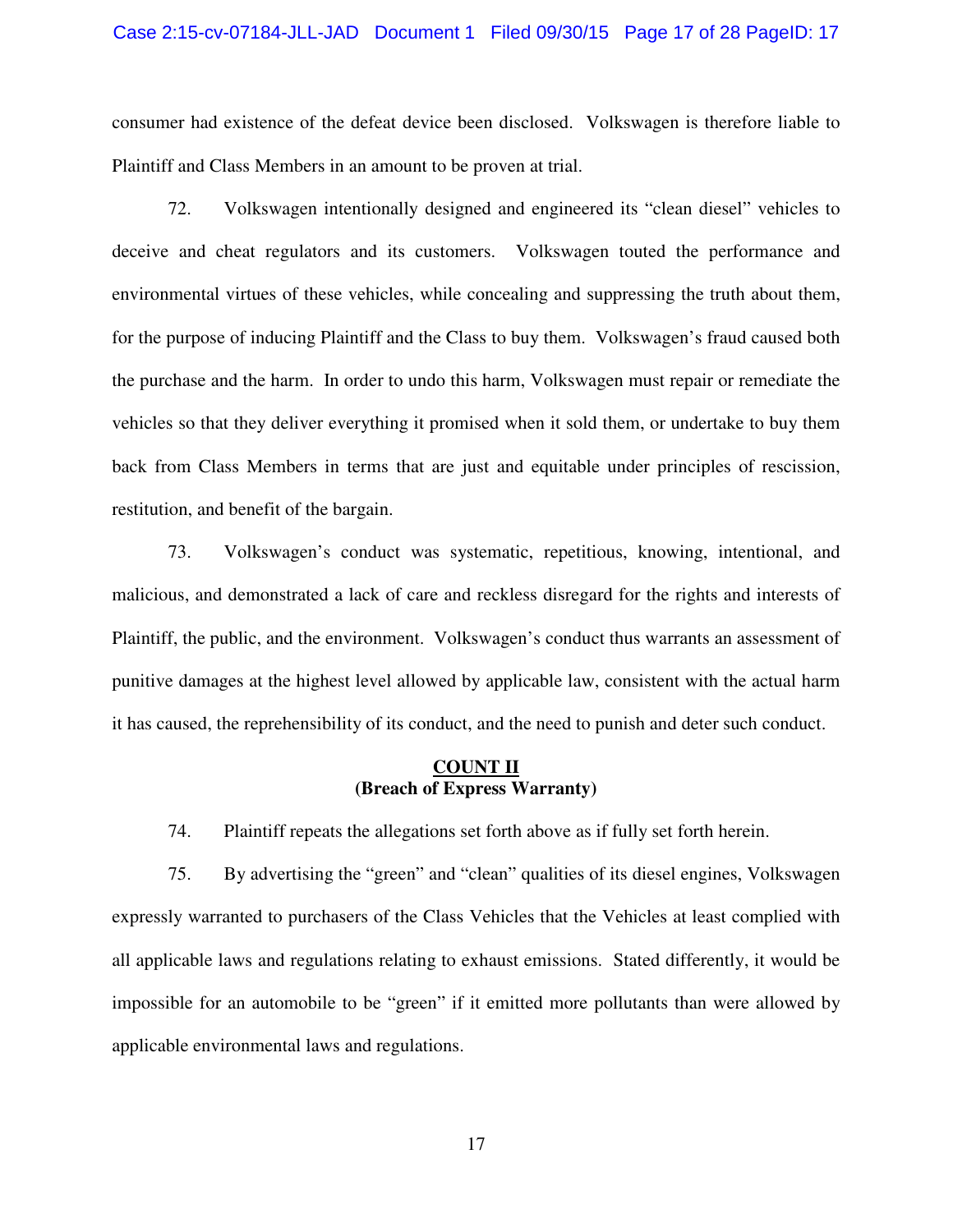#### Case 2:15-cv-07184-JLL-JAD Document 1 Filed 09/30/15 Page 18 of 28 PageID: 18

76. Such statements became the basis of the bargain for Plaintiff and other purchasers of the Class Vehicles because such statements are among the facts a reasonable consumer would consider to be material in the purchase of a vehicle.

77. In fact, in ordinary driving conditions, the Class Vehicles did not comply with applicable environmental regulations, emitting between 10 and 40 times the amount of pollutants allowed. As such, it was unlawful for Volkswagen to sell the Vehicles to the public.

78. In addition, Volkswagen stated that the vehicles achieved certain a fuel efficiency in terms of miles per gallon of fuel when tested in accordance with applicable EPA regulations. Those statements created an express warranty that, under EPA test conditions, the vehicle achieved the stated fuel efficiency for purposes of making apples-to-apples comparisons with other vehicles.

79. Testing under EPA regulations presupposes that the vehicles comply with all laws and regulations applicable to automobiles, including environmental regulations.

80. In fact, had the Class Vehicles been tested in accordance with EPA fuel efficiency standards while also complying with pollution regulations, they would have achieved significantly lower fuel efficiency than was stated on the EPA mileage sticker on the vehicle.

81. As a result of the foregoing breaches of express warranty, Plaintiff and other Class Members have been damaged in that they purchased a vehicle that was unlawful to have been sold in the first instance, and, even if lawfully sold, was less valuable than what they paid for the Class Vehicles because the Vehicles do not comply with applicable environmental regulations and cost more to operate because, if they are repaired to conform with applicable environmental regulations, they will be less efficient to operate and incur higher fuel costs.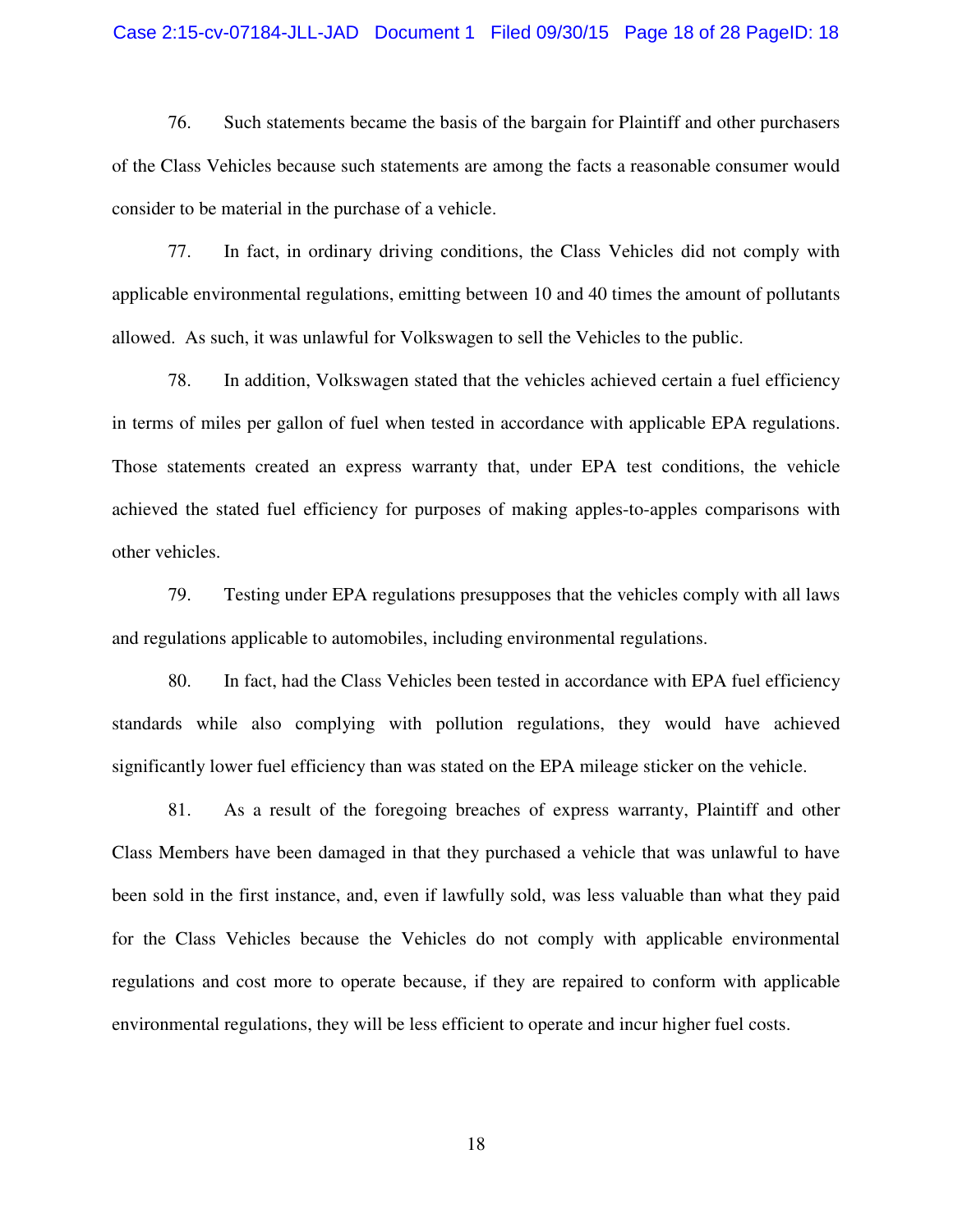### **COUNT III (Breach of Implied Warranty of Merchantability)**

- 82. Plaintiff repeats the allegations set forth above as if fully set forth herein.
- 83. Section 2-314 of the Uniform Commercial Code provides that, unless disclaimed, there is an implied warranty of merchantability with respect to the goods being purchased.

84. Among the warranties included within the implied warranty of merchantability is that the goods would pass without objection in the trade under the contract description, and are adequately labeled.

85. For the reasons set forth above, the Class Vehicles would not pass without objection in the trade because the retail sale by the manufacturer of a vehicle that contains a defeat device is unlawful.

86. In addition, the Class Vehicles are not adequately labeled because they misstate that the Class Vehicles comply with EPA regulations, and the stated gas mileage for comparison purposes was not achieved by testing in accordance with EPA testing procedures.

87. As a result of the foregoing breaches of warranty, Plaintiff and other Class Members have been damaged in that they purchased a Vehicle that was unlawful to have been sold in the first instance, and, even if lawfully sold, was less valuable than what they paid for the Vehicles because the Vehicles do not comply with applicable environmental regulations and cost more to operate because, if they are repaired to conform with applicable environmental regulations, they will be less efficient to operate and incur higher fuel costs.

### **COUNT IV (Magnuson-Moss Act (15 U.S.C. §§ 2301,** *et seq.***) – Implied Warranty)**

88. Plaintiff repeats the allegations contained in the foregoing paragraphs as if fully set forth herein.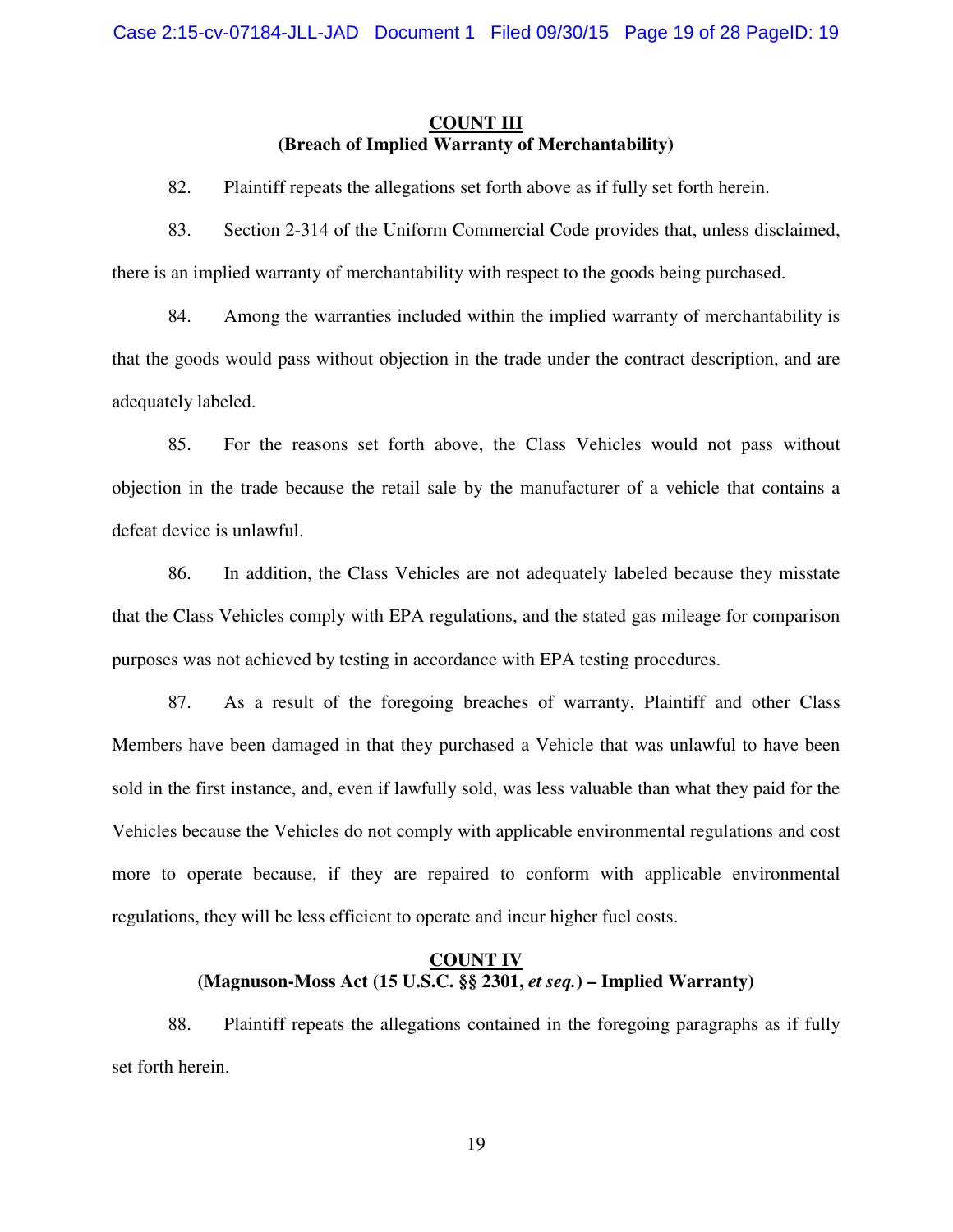89. The Class Vehicles are "consumer products" within the meaning of the Magnuson-Moss Warranty Act, 15 U.S.C. § 2301(1).

90. Plaintiff and Class Members are "consumers" within the meaning of the Magnuson-Moss Warranty Act, 15 U.S.C. § 2301(3). They are consumers because they are persons entitled under applicable state law to enforce against the warrantor the obligations of its express and implied warranties.

91. Volkswagen is a "supplier" and "warrantor" within the meaning of the Magnuson-Moss Warranty Act, 15 U.S.C. § 2301(4)-(5).

92. 15 U.S.C. § 2310(d)(1) provides a cause of action for any consumer who is damaged by the failure of a warrantor to comply with a written or implied warranty.

93. Volkswagen provided Plaintiff and the other Class Members with an implied warranty of merchantability in connection with the purchase or lease of their Vehicles that is an "implied warranty" within the meaning of the Magnuson-Moss Warranty Act, 15 U.S.C. § 2301(7). As a part of the implied warranty of merchantability, Volkswagen warranted that the Class Vehicles would pass without objection in the trade as designed, manufactured, and marketed, and were adequately labeled.

94. Volkswagen breached these implied warranties, as described in more detail above, and are therefore liable to Plaintiff and the Class pursuant to 15 U.S.C.  $\S$  2310(d)(1).

95. Any efforts to limit the implied warranties in a manner that would exclude coverage of the Class Vehicles is unconscionable, and any such effort to disclaim, or otherwise limit, liability for the Class Vehicles is null and void.

96. Plaintiff and the other Class Members have had sufficient direct dealings with either Volkswagen or its agents (dealerships) to establish privity of contract.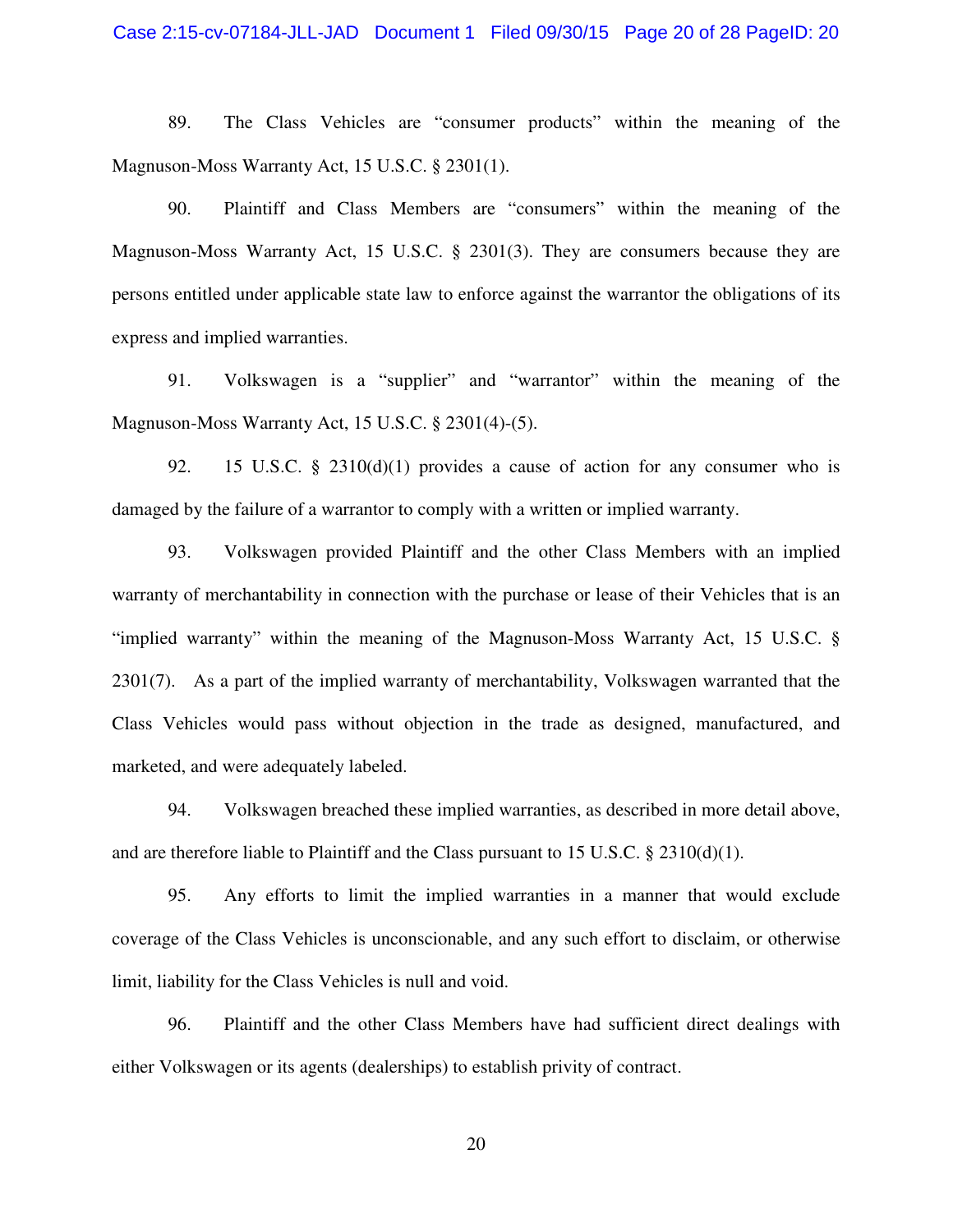#### Case 2:15-cv-07184-JLL-JAD Document 1 Filed 09/30/15 Page 21 of 28 PageID: 21

97. Nonetheless, privity is not required here because Plaintiff and other Class Members are intended third-party beneficiaries of contracts between Volkswagen and its dealers, and specifically, of the implied warranties. The dealers were not intended to be the ultimate consumers of the Class Vehicles and have no rights under the warranty agreements provided with the Class Vehicles; the warranty agreements were designed for and intended to benefit consumers.

98. Pursuant to 15 U.S.C. § 2310(e), Plaintiff is entitled to bring this class action and are not required to give the Vehicle Manufacturer Defendants notice and an opportunity to cure until such time as the Court determines the representative capacity of Plaintiff pursuant to Rule 23 of the Federal Rules of Civil Procedure.

99. The amount in controversy of Plaintiff's individual claims meets or exceeds the sum of \$25.00. The amount in controversy of this action exceeds the sum of \$50,000.00, exclusive of interest and costs, computed on the basis of all claims to be determined in this lawsuit. Plaintiff, individually and on behalf of the other Class Members, seeks all damages permitted by law, including diminution in value of their Class Vehicles, in an amount to be proven at trial. In addition, pursuant to 15 U.S.C. § 2310(d)(2), Plaintiff and the other Class Members are entitled to recover a sum equal to the aggregate amount of costs and expenses (including attorneys' fees based on actual time expended) determined by the Court to have reasonably been incurred by Plaintiff and the other Class Members in connection with the commencement and prosecution of this action.

100. Further, Plaintiff and the Class are also entitled to equitable relief under 15 U.S.C.  $§$  2310(d)(1).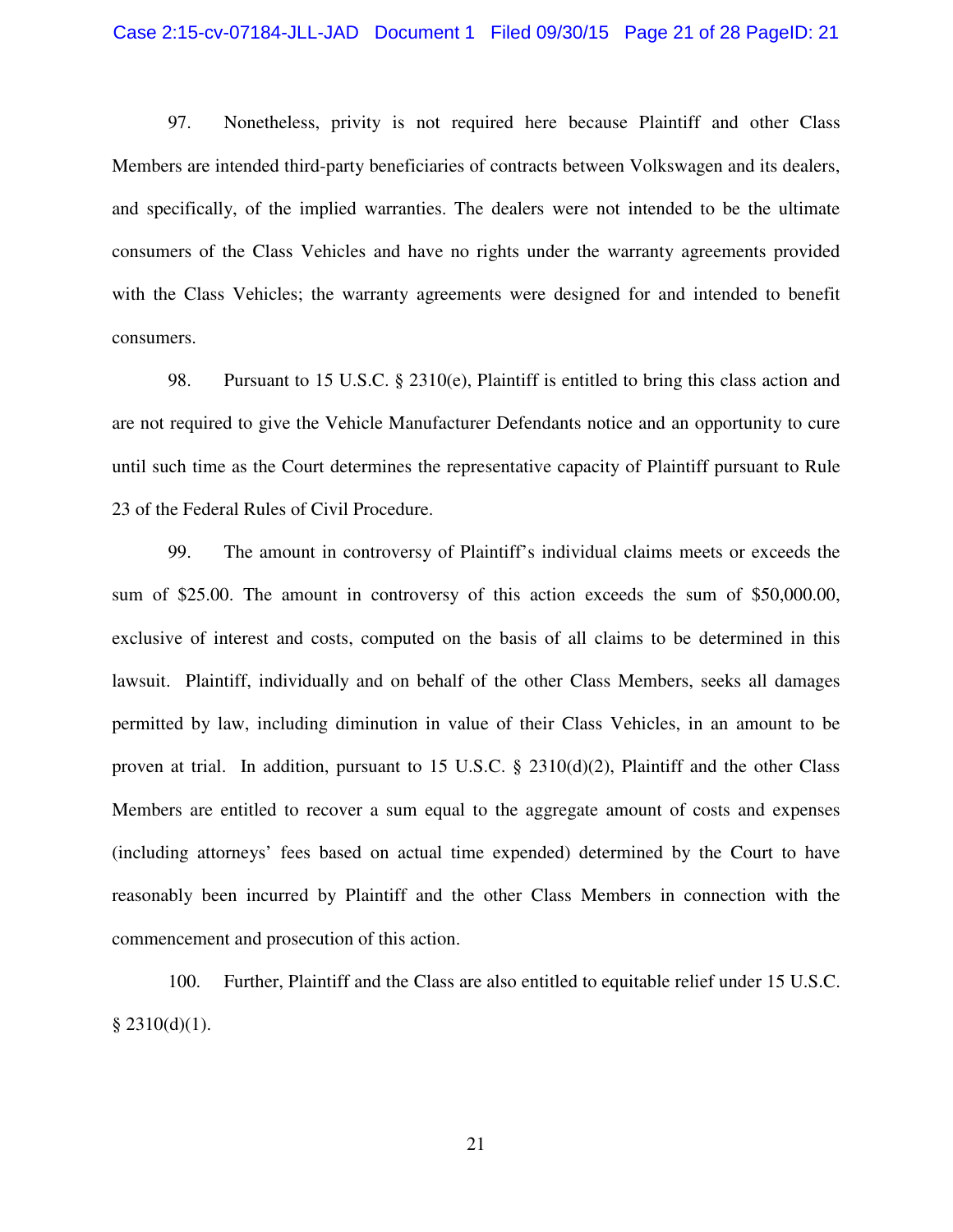### **COUNT V (Unjust Enrichment)**

101. Plaintiff repeats the foregoing allegations as if fully set forth herein.

102. Volkswagen has been unjustly enriched in that it intentionally sold vehicles with defeat devices which were intended to mask the fact that the Class Vehicles did not comply with applicable automobile exhaust regulations and, in fact, emitted between 10 and 40 times the pollutant allowed by those regulations.

103. When purchasing their vehicles, Plaintiff and other Class Members reasonably believed that the Class Vehicles complied with applicable environmental regulations and, if properly tested in accordance with EPA mileage standards, would achieve for comparison purposes the mileage stated on the window sticker of the vehicles.

104. Plaintiff and other Class Members got less than what they paid for in that the Class Vehicles did not comply with applicable environmental regulations, nor was the EPA mileage stated on the sticker usable for comparison purposes for other vehicles.

105. The foregoing did not occur by happenstance or conditions out of Volkswagen's control. In fact, the Vehicles were deliberately designed to comply with environmental regulations only when being tested and were known and intended by Volkswagen to not comply with applicable regulations under ordinary driving conditions.

### **COUNT VI (Breach of Implied Warranties in Violation of the Song-Beverly Consumer Warranty Act, (Cal. Civ. Code Section 1790,** *et seq***.))**

106. Plaintiff repeats the foregoing allegations as if fully set forth herein.

107. Plaintiff and Class Members who purchased the Class Vehicles in California are "buyers" within the meaning of Cal. Civ. Code §1791(b).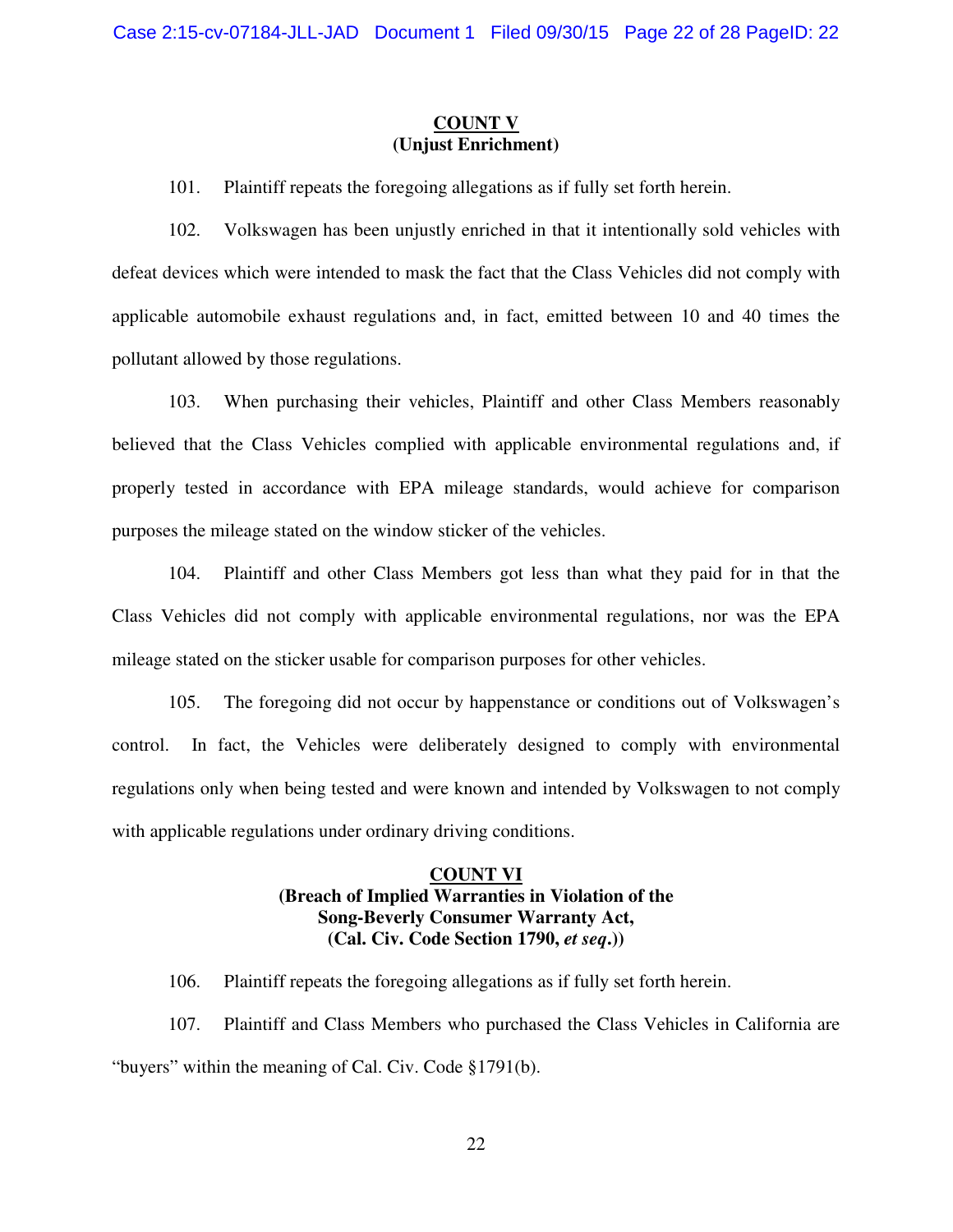108. The Class Vehicles are "consumer goods" within the meaning of Cal. Civ. Code  $§1791(a).$ 

109. Volkswagen is a "manufacturer" and/or "distributor" of the Class Vehicles within the meaning of Cal. Civ. Code §§1791(e) and (j).

110. Volkswagen made implied warranties to Plaintiff and Class Members within the meaning of Cal. Civ. Code §1791.1.

111. Volkswagen impliedly warranted to Plaintiff and Class Members who purchased and/or leased the Class Vehicles that they were "merchantable" within the meaning of Cal. Civ. Code §§1791.1(a) & 1792.

112. The Class Vehicles are not merchantable as a result of the inclusion of the defeat device. Moreover, Volkswagen breached these implied warranties, as described in more detail above, and is therefore liable to Plaintiff and the Class Members.

113. The Class Vehicles are not of the quality that a buyer would expect and are not merchantable. Because the Class Vehicles are not merchantable, Volkswagen breached the implied warranty of fitness within the meaning of Cal. Civ. Code §§1791.1(b) and 1792.1.

114. As a proximate result of Volkswagen's breach of the implied warranties of merchantability and fitness, Plaintiff and Class Members sustained damages. Pursuant to Cal. Civ. Code §§179l.l(d), 1794(a), and (b)(2), Plaintiff and Class Members are entitled to damages and other legal and equitable relief including, at their election, the purchase/lease price of the Vehicles or any diminution in value. Plaintiff and Class Members are also entitled to costs and attorneys' fees pursuant to Cal. Civ. Code §1794.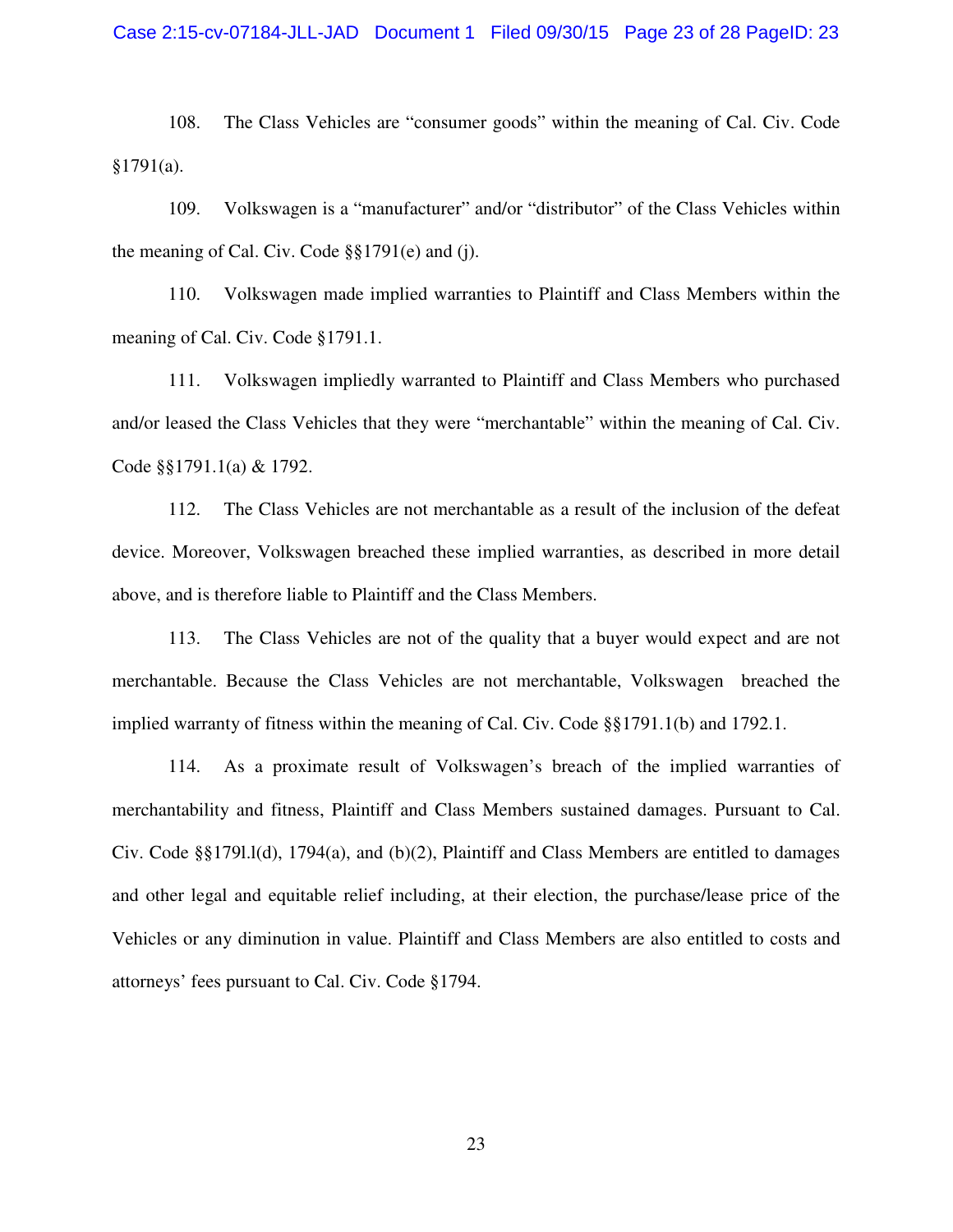### **COUNT VII (Violation of the Consumers Legal Remedies Act ("CLRA"), (Cal. Civ. Code Section 1750,** *et seq***.))**

115. Plaintiff repeats the foregoing allegations as if fully set forth herein.

116. Volkswagen is a "person" under Cal. Civ. Code §1761(c).

117. Plaintiff and Class Members are "consumers" under Cal. Civ. Code §1761(d).

118. Plaintiff and Class Members engaged in "transactions" under Cal. Civ. Code §1761(e), including the purchase or lease of Vehicles from Volkswagen.

119. As set forth herein, Volkswagen's acts, policies, and practices undertaken in transactions intended to result and which did result in the sale or lease of Vehicles, violate sections 1770(a)(5), (a)(7), (a)(9), (a)(14), and (a)(16) of the CLRA in that: (a) Volkswagen represented that its Class Vehicles have characteristics, uses, or benefits which they do not have; (b) Volkswagen represented that its Class Vehicles are of a particular standard, quality, or grade, but are of another; (c) Volkswagen advertised its Class Vehicles with intent not to sell/lease them as advertised; (d) Volkswagen represented that a transaction conferred or involved rights, remedies, or obligations which it did not have or involve; and (e) Volkswagen represented that its Class Vehicles were supplied in accordance with a previous representation when they were not.

120. The existence of the defeat device is a material fact. Plaintiff and Class Members were unaware of the defeat device when they purchased or leased their Class Vehicles. Consumers value reliability and dependability of automobiles, especially concerning emissions in the Class Vehicles. Had they known of the defeat device, Plaintiff and Class Members would not have purchased or leased their Class Vehicles, or would have done so only at lower prices.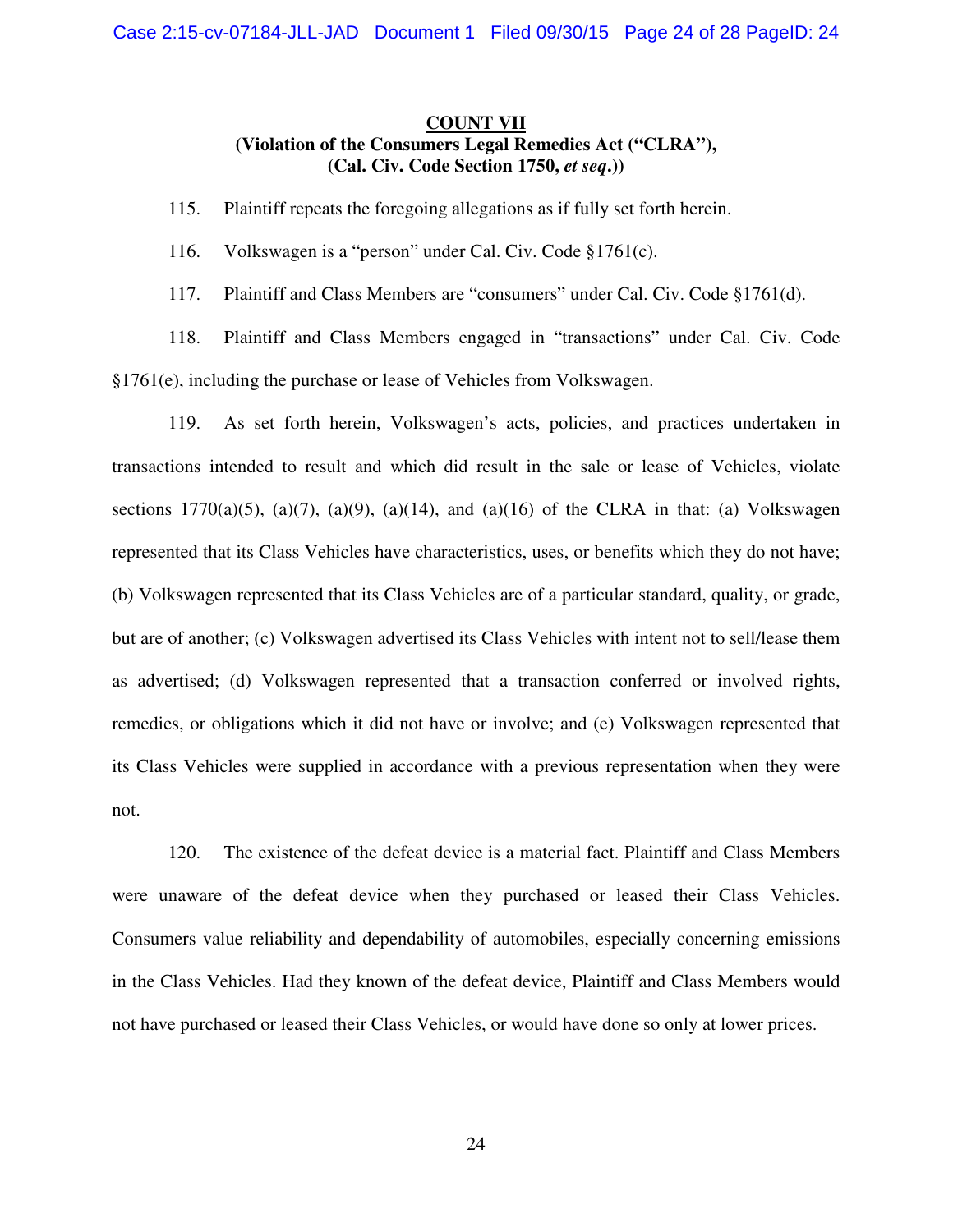#### Case 2:15-cv-07184-JLL-JAD Document 1 Filed 09/30/15 Page 25 of 28 PageID: 25

121. Reasonable consumers expect that Class Vehicles, as "clean diesel" vehicles, possess important characteristics that they in fact did not possess, namely the combination of low emissions, high performance, and fuel economy.

122. Volkswagen had a duty to disclose the defeat device in Class Vehicles for various reasons, including that: (a) the defeat device's existence is contrary to Volkswagen's representations and consumers' expectations; (b) Volkswagen's concealment and/or failure to disclose the defeat device was likely to deceive reasonable consumers; (c) Volkswagen intentional concealment of the defeat device was intended to defraud consumers; and (d) Volkswagen 's concealment of the defeat device harmed Plaintiff and Class Members.

123. As a proximate result of Volkswagen's conduct described above, Plaintiff and Class Members have suffered harm.

124. Pursuant to the provisions of Cal. Civ. Code §1780, Plaintiff and Class Members seek: (a) an order enjoining Volkswagen from the unlawful practices described herein, (b) a declaration that Volkswagen's conduct violates the CLRA, and (c) attorneys' fees and costs of litigation.

125. Pursuant to the provisions of Cal. Civ. Code Section 1780, Plaintiff will be notifying Volkswagen in writing of the CLRA violations and request that Volkswagen cure the violations. Should Volkswagen not comply with Plaintiff's request, Plaintiff intends to amend his complaint and seek damages under the CLRA.

#### **COUNT VIII**

### **Violation of California Unfair Competition Law (Cal. Bus. & Prof. Code Section 17200,** *et seq***.) On Behalf of the California Plaintiffs and the California Class**

126. The Plaintiff repeats the foregoing allegations as if fully set forth herein.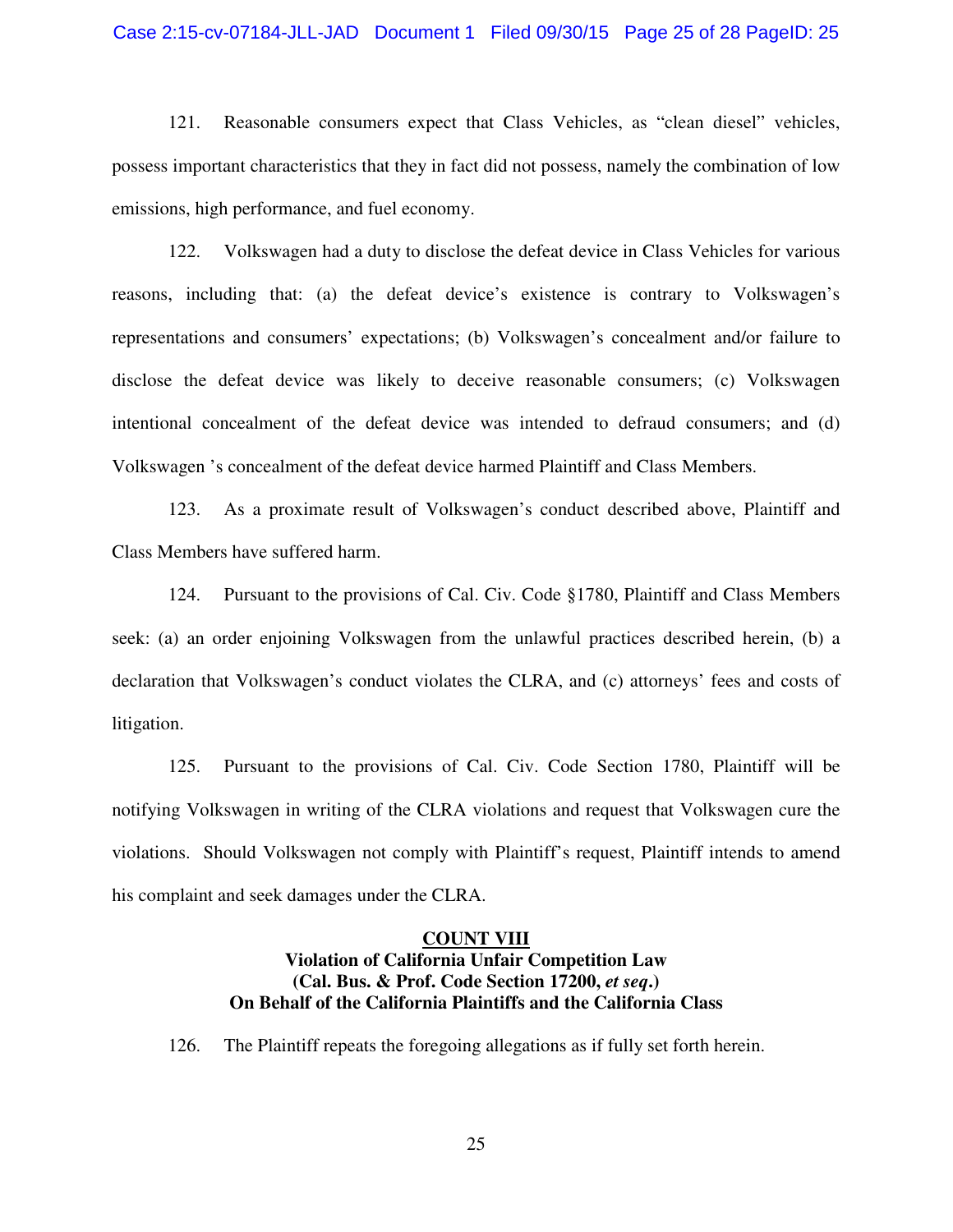#### Case 2:15-cv-07184-JLL-JAD Document 1 Filed 09/30/15 Page 26 of 28 PageID: 26

127. Volkswagen's acts and practices, as alleged in this Complaint, constitute unlawful, unfair and/or fraudulent business practices, in violation of the Unfair Competition Law, Cal. Bus. & Prof. Code §17200, *et seq*.

128. The business practices engaged in by Volkswagen that violate the Unfair Competition Law include failing to disclose the defeat device at the point of sale, the point of repair, or otherwise.

129. Volkswagen engaged in unlawful business practices by violating the CLRA; the Magnuson-Moss Warranty Act, 15 U.S.C. §2301 *et seq*.; the TREAD (Transportation Recall Enhancement, Accountability, and Documentation Act) Act, codified at 49 U.S.C. §30101, *et seq.*, by failing to timely disclose the defeat device to NHTSA or consumers; and by engaging in conduct, as alleged herein, that breached implied warranties.

130. Volkswagen engaged in unfair business practices by, among other things: (a) engaging in conduct that is immoral, unethical, oppressive, unscrupulous, or substantially injurious to Plaintiff and Class Members; (b) engaging in conduct that undermines or violates the stated policies underlying the CLRA; the Magnuson-Moss Warranty Act, 15 U.S.C. §2301 *et seq*.; the TREAD Act, codified at 49 U.S.C. §30101, *et seq.*,, each of which seeks to protect consumers against unfair business practices and to promote a basic level of honesty and reliability in the marketplace; and (c) engaging in conduct that causes a substantial injury to consumers, not outweighed by any countervailing benefits to consumers or to competition, which the consumers could not have reasonably avoided.

131. Volkswagen engaged in fraudulent business practices by engaging in conduct that was and is likely to deceive consumers acting reasonably under the circumstances.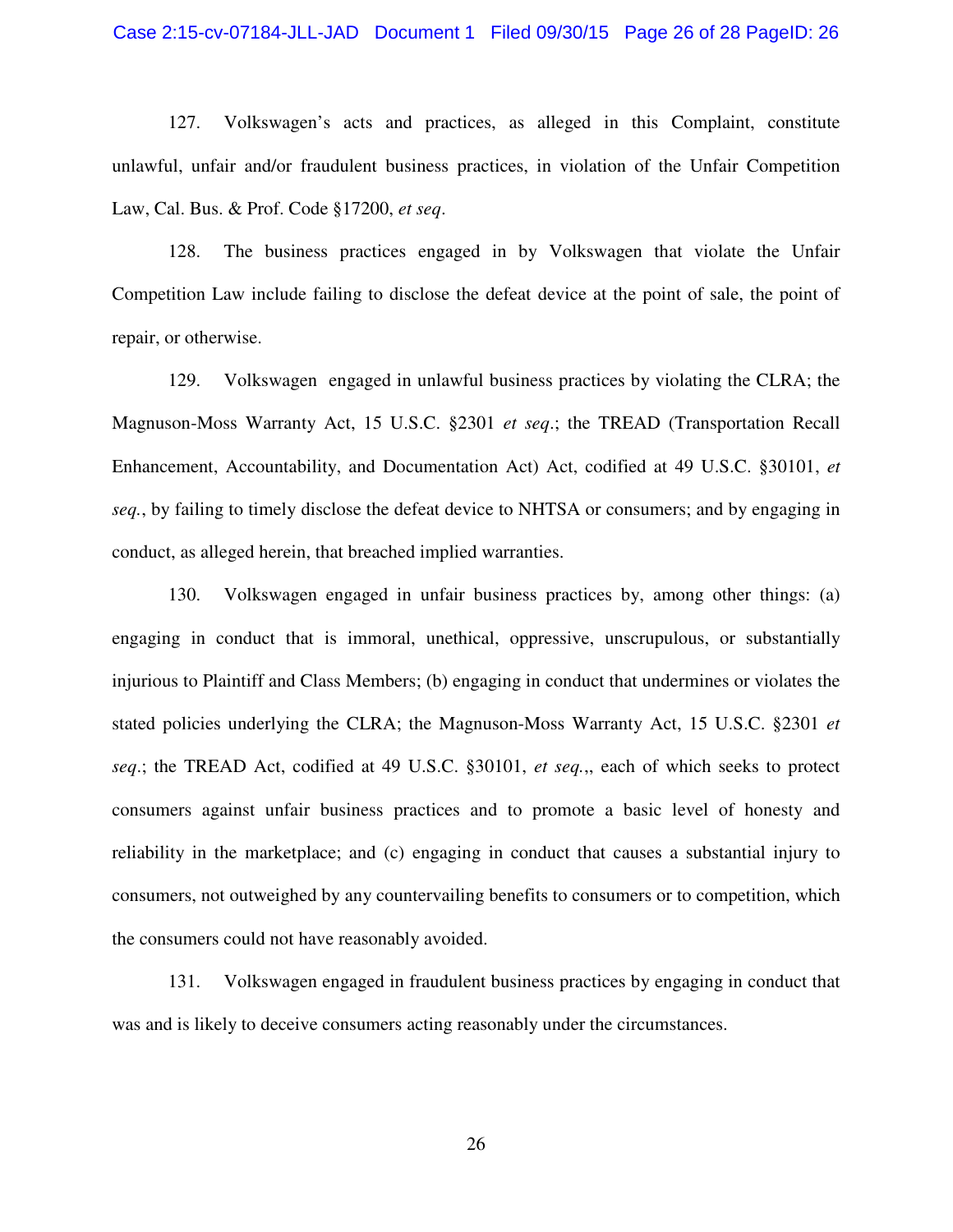#### Case 2:15-cv-07184-JLL-JAD Document 1 Filed 09/30/15 Page 27 of 28 PageID: 27

132. As a direct and proximate result of Volkswagen's unlawful, unfair, and fraudulent business practices as alleged herein, Plaintiff and Class Members suffered injury-in-fact and lost money or property, in that they purchased/leased Class Vehicles they otherwise would not have purchased/leased, and are left with Class Vehicles of diminished value and utility because of the incorporation of the defeat device. Meanwhile, Volkswagen has sold and leased more Class Vehicles than it otherwise could have and charged inflated prices for them, unjustly enriching itself thereby.

133. Plaintiff and Class Members are entitled to equitable relief including restitution of all fees, disgorgement of all profits accruing to Volkswagen because of its unfair, fraudulent, and deceptive practices, attorneys' fees and costs, declaratory relief, and a permanent injunction enjoining Volkswagen from its unfair, fraudulent, and deceitful activity.

WHEREFORE, Plaintiff, individually and on behalf of the Class Members respectfully requests that the Court enter judgment in their favor and against Volkswagen, as follows:

A. Certification of the proposed Class, including appointment of Plaintiff's counsel as Class Counsel;

B. An order temporarily and permanently enjoining Volkswagen from continuing the unlawful, deceptive, fraudulent, and unfair business practices alleged in the Complaint.

C. Injunctive relief in the form of a buy back, recall or free replacement program;

D. Costs, restitution, actual damages, punitive damages and disgorgement in an amount to be determined at trial;

E. Revocation of acceptance;

F. Damages under the Magnuson-Moss Warranty Act;

G. For treble- or punitive damages as permitted by law;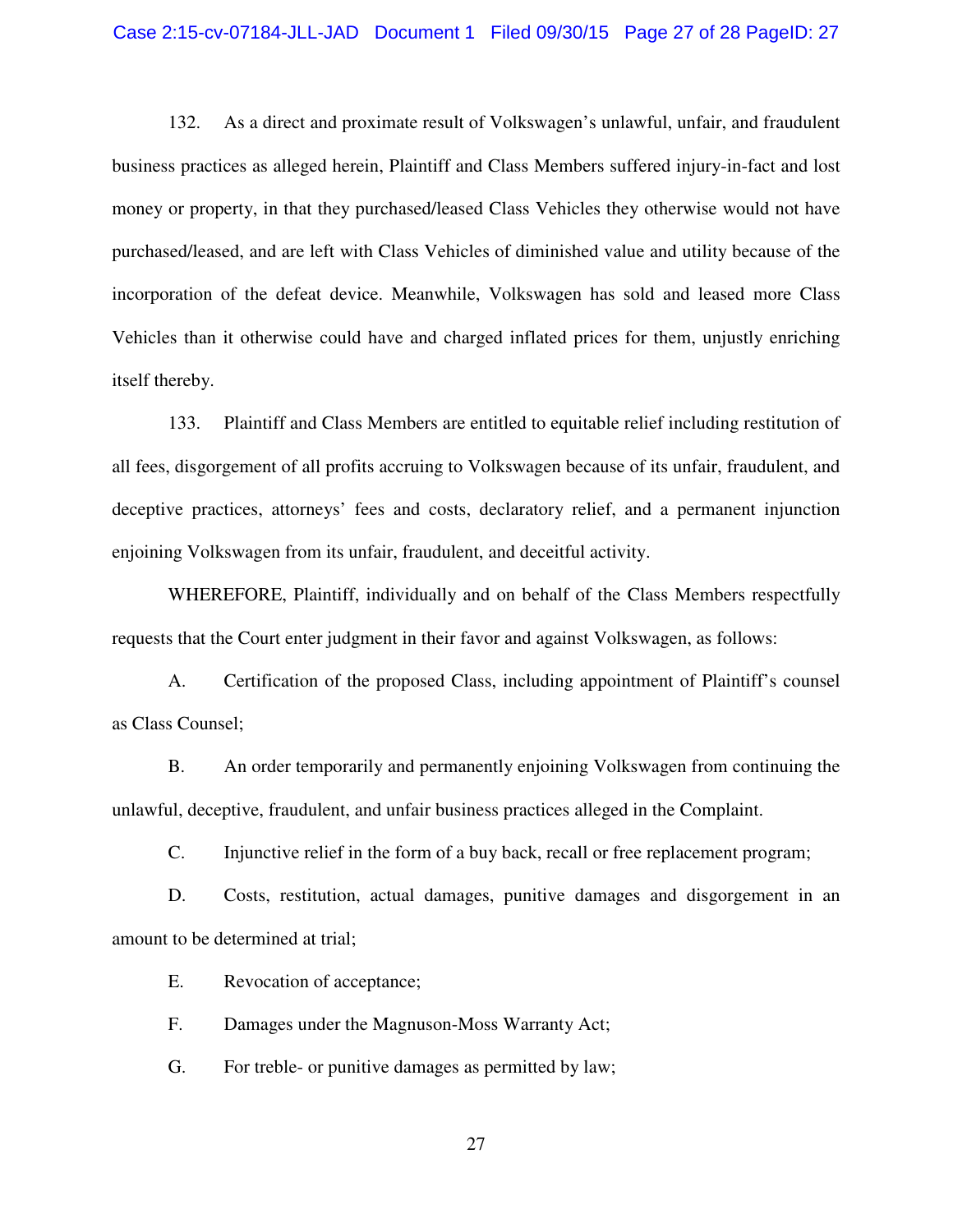H. An order requiring Volkswagen to pay both pre- and post-judgment interests on

any amounts awarded;

- I. An award of costs and attorneys' fees; and
- J. Such other or further relief as may be appropriate.

### **DEMAND FOR JURY TRIAL**

The undersigned hereby demands a trial by jury as to all issues so triable.

Dated: September 30, 2015 By: /s/ James E. Cecchi James E. Cecchi Lindsey H. Taylor CARELLA, BYRNE, CECCHI, OLSTEIN, BRODY & AGNELLO, P.C. 5 Becker Farm Road Roseland, New Jersey 07068 (973) 994-1700 Gary E. Mason Esfand Y. Nafisi Benjamin Branda WHITFIELD BRYSON & MASON LLP 1625 Massachusetts Avenue, NW, Ste. 605 Washington, DC 20036 (202) 429-2290 Gregory F. Coleman Mark E. Silvey GREG COLEMAN LAW PC First Tennessee Plaza 800 S. Gay Street, Suite 1100 Knoxville, TN 37929 (865) 247-0090 Edward A. Wallace Amy E. Keller WEXLER WALLACE LLP 55 West Monroe Street, Suite 3300 Chicago, IL 60603 (312) 346-2222 Attorneys for Plaintiff